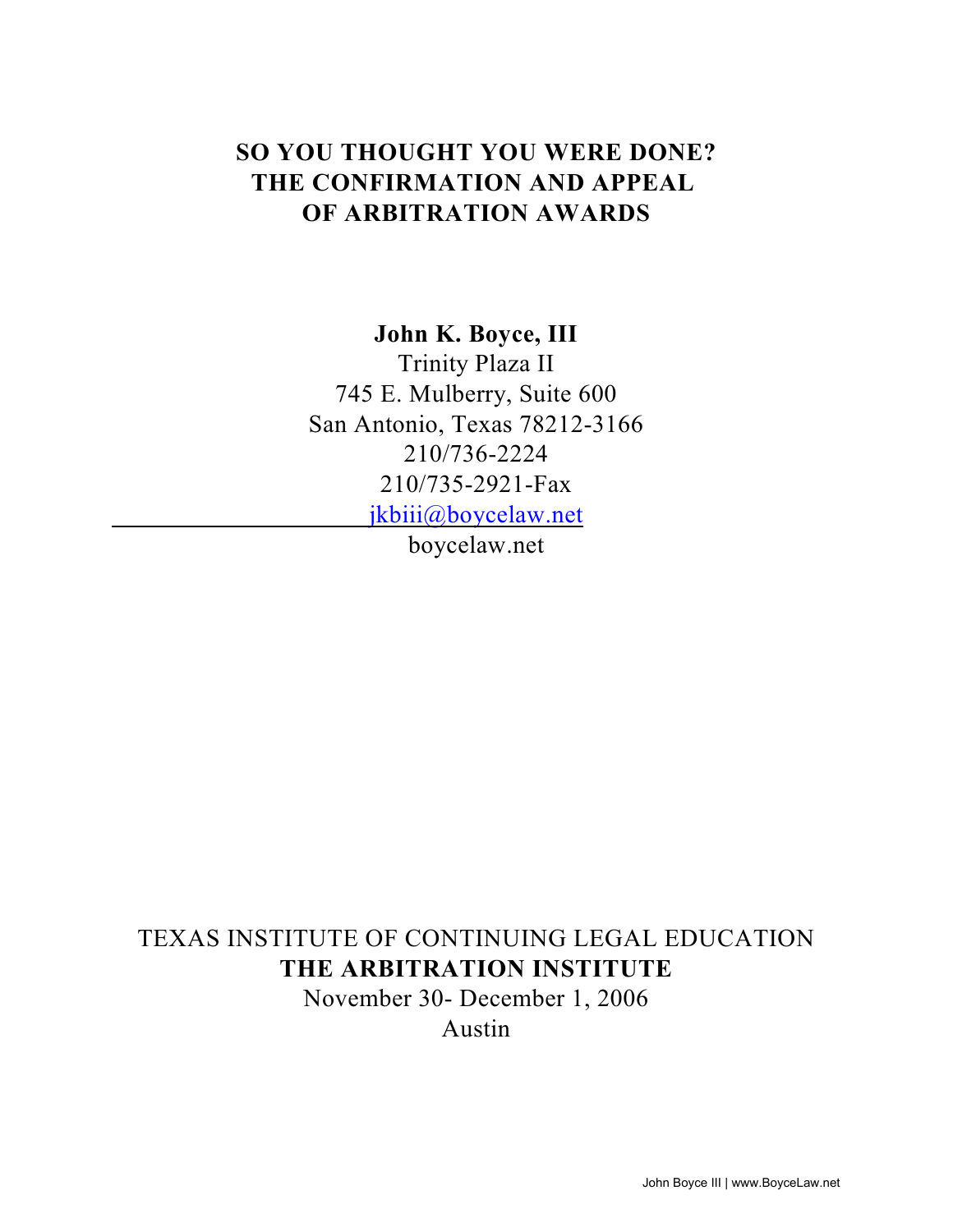# **TABLE OF CONTENTS**

| <b>ARTICLE</b> |    |    |                                                                       |  |  |  |  |
|----------------|----|----|-----------------------------------------------------------------------|--|--|--|--|
| A.             |    |    |                                                                       |  |  |  |  |
| <b>B.</b>      |    |    |                                                                       |  |  |  |  |
|                | 1. |    |                                                                       |  |  |  |  |
|                | 2. |    |                                                                       |  |  |  |  |
| $\mathbf{C}$ . |    |    |                                                                       |  |  |  |  |
| D.             |    |    |                                                                       |  |  |  |  |
|                | 1. |    |                                                                       |  |  |  |  |
|                | 2. |    |                                                                       |  |  |  |  |
|                |    | a. | The Initial "Appeal" to the Trial Court — Extreme Deference $\dots$ 5 |  |  |  |  |
|                |    | b. |                                                                       |  |  |  |  |
|                |    | c. | Ability to Contractually Modify the Standard of Review  7             |  |  |  |  |
|                | 3. |    |                                                                       |  |  |  |  |
|                | 4. |    |                                                                       |  |  |  |  |
|                |    | a. |                                                                       |  |  |  |  |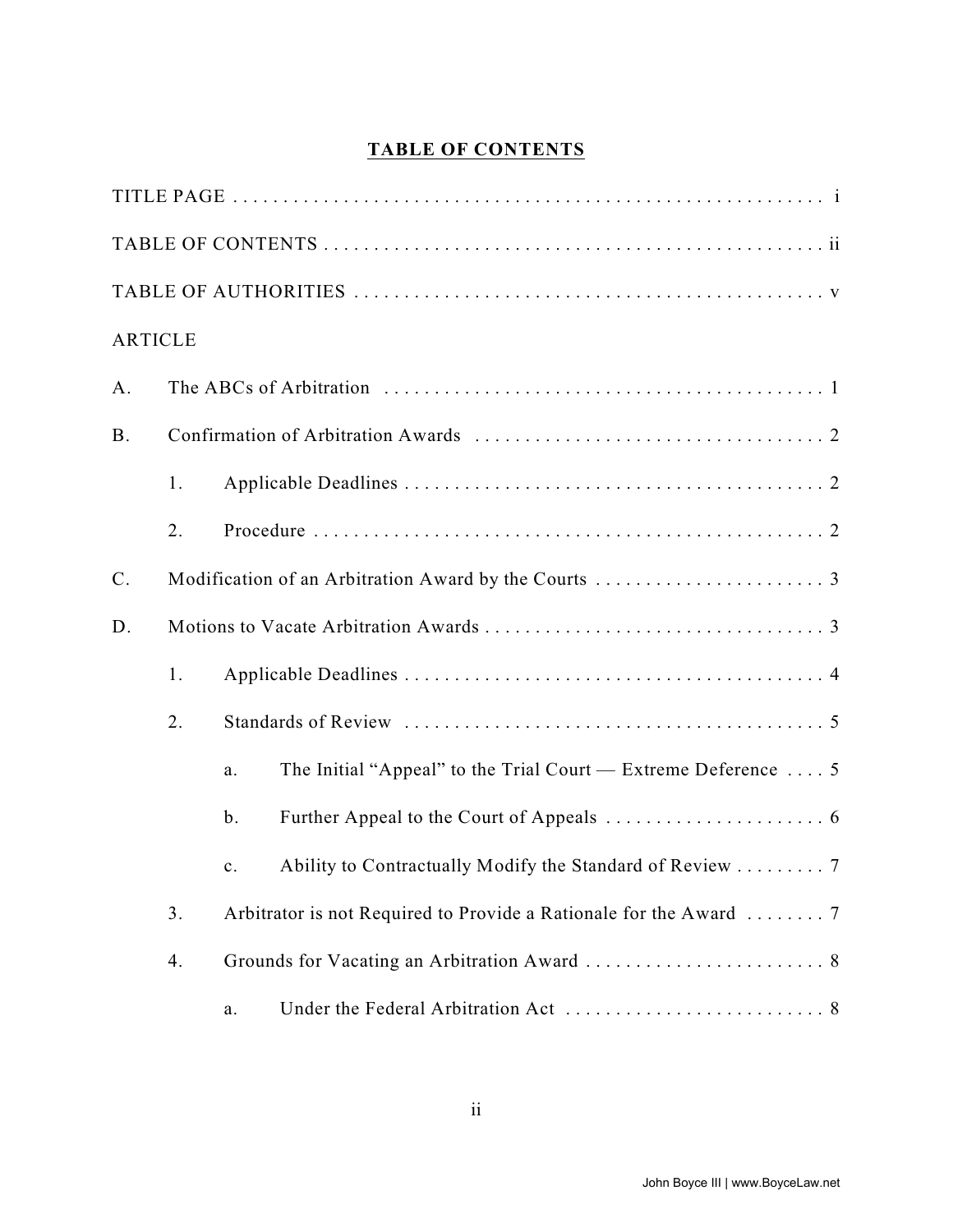|    | $\mathbf{i}$ . |                                                  |
|----|----------------|--------------------------------------------------|
|    |                |                                                  |
|    |                |                                                  |
|    |                | Procedural Misconduct  12                        |
|    |                | Arbitrators Exceed Their Powers or Award is      |
|    | ii.            | Non-Statutory Grounds  14                        |
|    |                | Award Violates Public Policy  14                 |
|    |                | Award Shows a "Manifest Disregard" for the       |
|    | iii.           | What are not Grounds for Vacating an Arbitration |
| b. |                |                                                  |
|    | i.             |                                                  |
|    |                |                                                  |
|    |                | Evident Partiality of the Arbitrators  17        |
|    |                |                                                  |
|    |                | Arbitrators Exceed Their Powers  19              |
|    |                | Lack of an Agreement to Arbitrate  19            |
|    | ii.            |                                                  |
|    |                |                                                  |
|    |                |                                                  |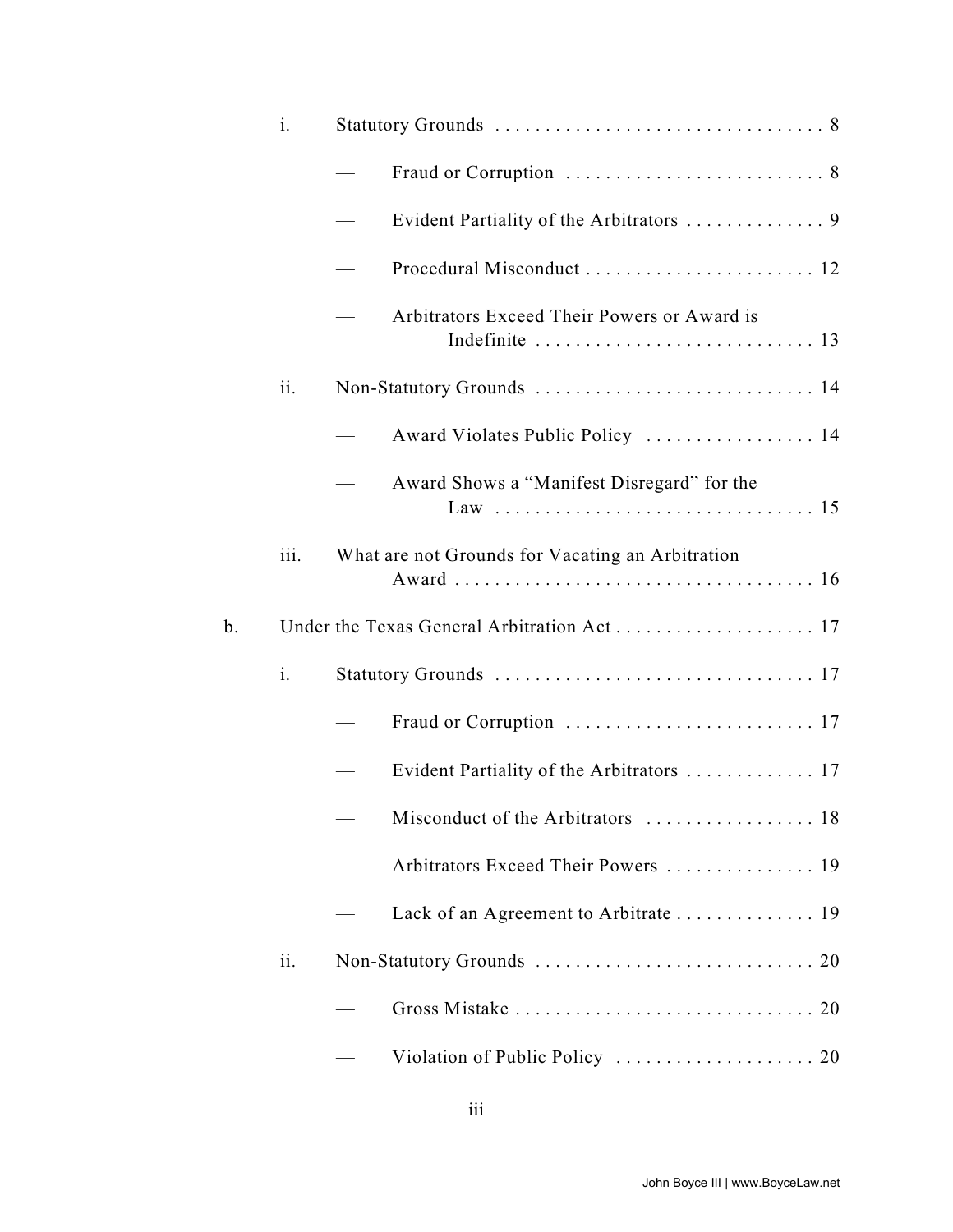|             |                 | $\cdots$<br>111. | What are not Grounds for Vacating an Arbitration        |  |  |  |  |
|-------------|-----------------|------------------|---------------------------------------------------------|--|--|--|--|
|             | 5.              |                  |                                                         |  |  |  |  |
|             | <b>APPENDIX</b> |                  |                                                         |  |  |  |  |
| $A_{\cdot}$ |                 |                  | Motion to Confirm Award of Arbitrator                   |  |  |  |  |
| <b>B.</b>   |                 |                  | Order Confirming Award of Arbitrator and Final Judgment |  |  |  |  |
|             |                 |                  |                                                         |  |  |  |  |

C. Sample Clause Changing Scope of Review of Arbitration Award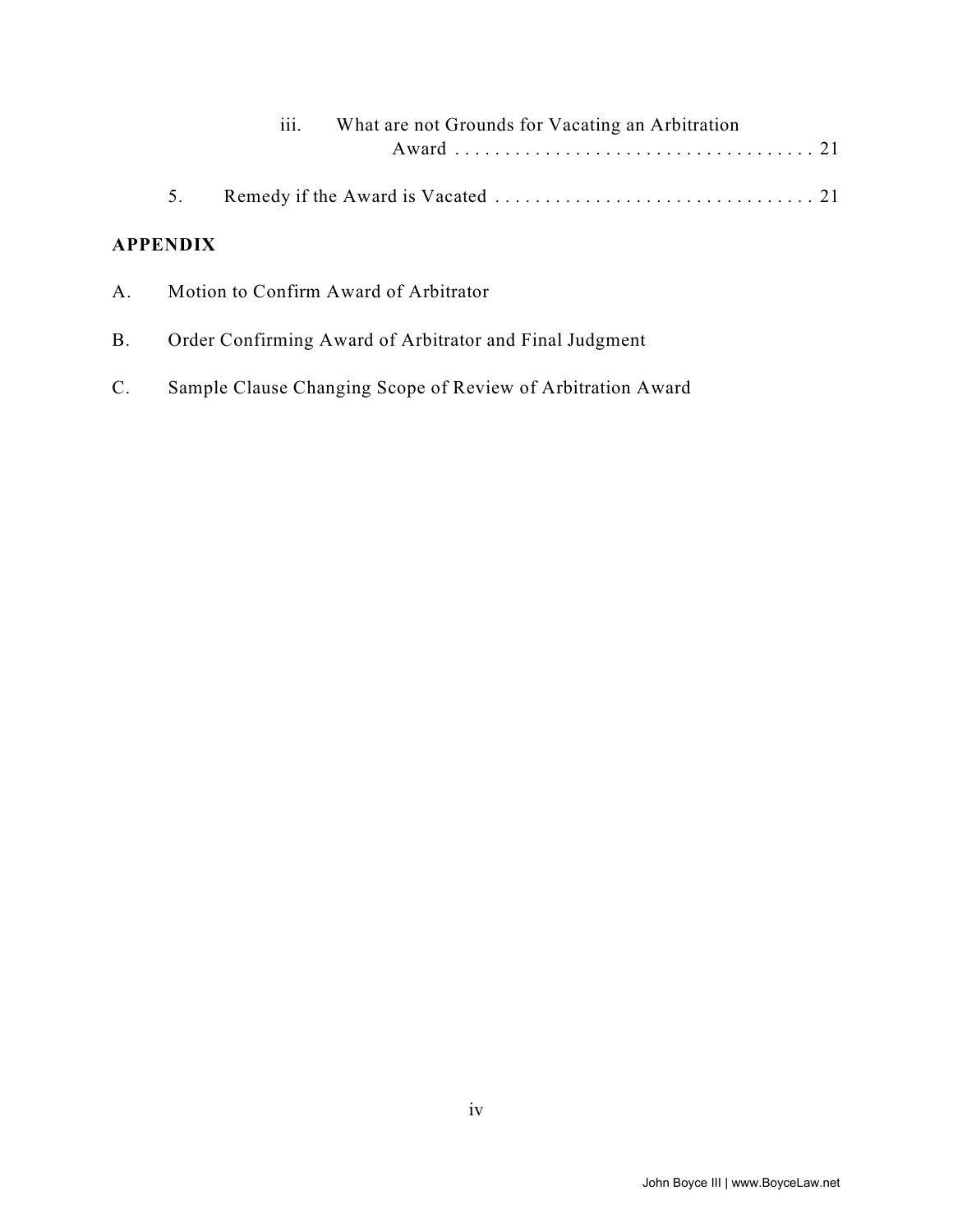# **TABLE OF AUTHORITIES**

## **CASES**

# Federal

| Beaird Indus., Inc. v. Local 2297, Int'l Union, 404 F.3d 942 (5th Cir.                                                                     |
|--------------------------------------------------------------------------------------------------------------------------------------------|
| Brabham v. A.G. Edwards & Sons, Inc., 376 F.3d 377 (5th Cir. 2004) 6, 7, 16, 17                                                            |
|                                                                                                                                            |
| Gateway Technologies, Inc. v. MCI Telecommunications Corp., 64 F.3d                                                                        |
| Gulf Coast Indus. Workers Union v. Exxon Co., U.S.A., 991 F.2d 244 (5th<br>Cir.), cert. denied, 510 U.S. 965, 114 S.Ct. 441 (1993)  14, 15 |
| Gulf Guar. Life Ins. Co. v. Connecticut Gen. Life Ins. Co., 304 F.3d 476 (5th                                                              |
| HMC Mgmt. Corp. v. Carpenters Dist. Council of New Orleans & Vicinity,                                                                     |
| Harris v. Parker College of Chiropractic, 286 F.3d 790 (5th Cir. 2002)  6, 7                                                               |
| Hughes Training, Inc. v. Cook, 254 F.3d 588 (5th Cir. 2001), cert. denied,                                                                 |
| International Union of Operating Engineers, Local 351 v. Cooper Nat.<br>Resources, Inc., 163 F.3d 916 (5th Cir.), cert. denied, 528        |
| Karaha Bodas Co., L.L.C. v. Perusahaan Pertambangan Minyak Dan Gas                                                                         |
| Kergosien v. Ocean Energy, Inc., 390 F.3d 346 (5th Cir. 2004) 4, 6, 14, 16                                                                 |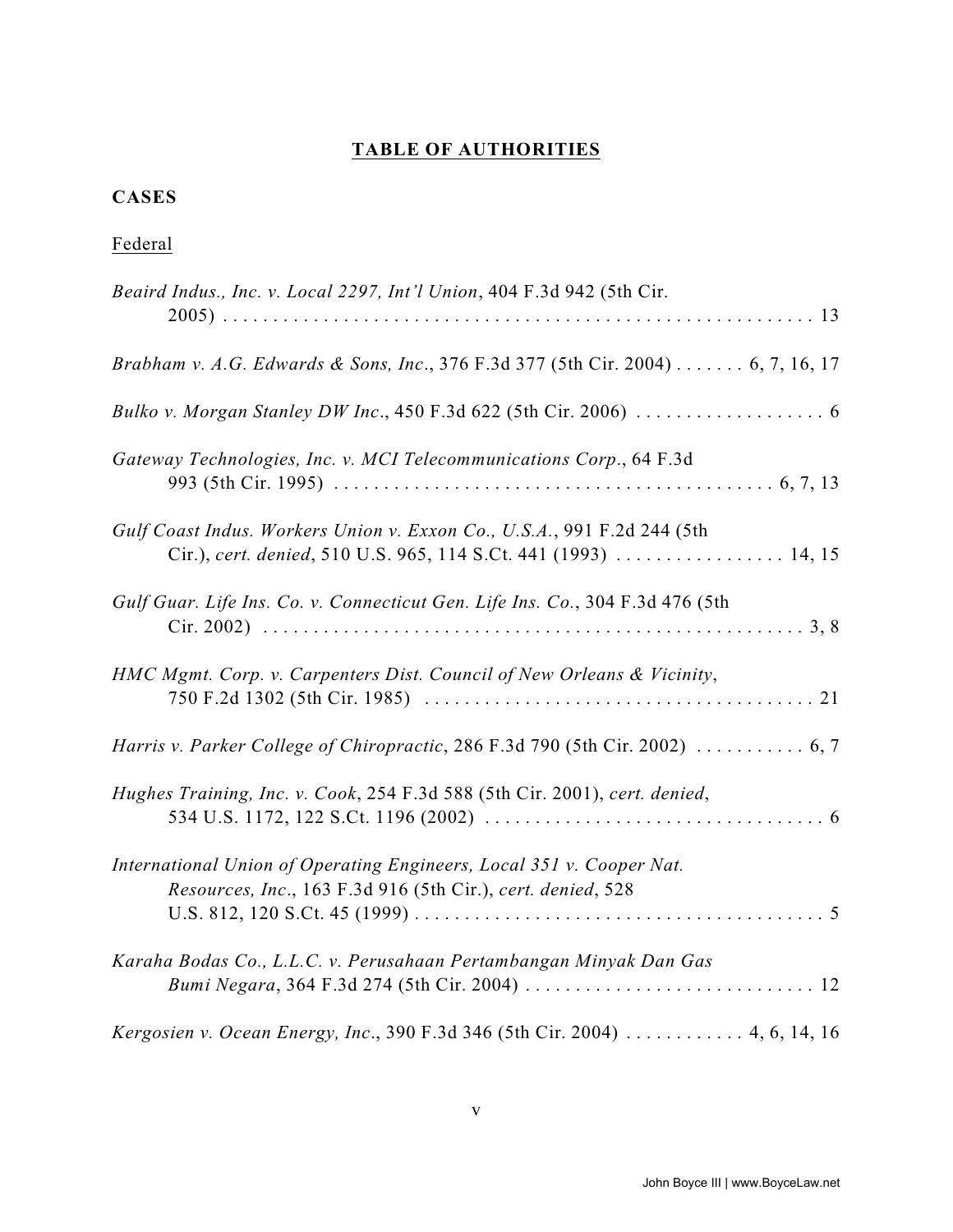| Kergosien v. Ocean Energy, Inc., 280 F.Supp.2d 612 (S.D. Tex. 2003),<br><i>rev'd on other grounds</i> , 390 F.3d 346 (5th Cir. 2004) $\ldots \ldots \ldots \ldots \ldots \ldots$ 21 |
|-------------------------------------------------------------------------------------------------------------------------------------------------------------------------------------|
| Laws v. Morgan Stanley Dean Witter, 452 F.3d 398 (5th Cir. 2006)  12                                                                                                                |
|                                                                                                                                                                                     |
| Marc Rich & Co., A.G. v. Transmarine Seaways Corp. of Monrovia, 443                                                                                                                 |
| Matter of the Arbitration Between: Trans Chemical Ltd. and China Nat'l<br>Mach. Import & Export Corp., 978 F.Supp. 266 (S.D. Tex. 1997),                                            |
| National Cas. Gp. v. First State Ins. Gp., 430 F.3d 492 (1st Cir. 2005)  9                                                                                                          |
| Peebles v. Merrill Lynch, Pierce, Fenner & Smith Inc., 431 F.3d 1320                                                                                                                |
| Positive Software Solutions, Inc. v. New Century Mtg. Corp., 436 F.3d                                                                                                               |
| Power Svcs. Assoc., Inc. v. UNC Metcalf Servicing, Inc., 338 F.Supp.2d                                                                                                              |
| Prestige Ford v. Ford Dealer Computer Svcs., Inc., 324 F.3d 391 (5th                                                                                                                |
| Sarofim v. Trust Co. of the W., 440 F.3d 213 (5th Cir. 2006)  14, 15                                                                                                                |
|                                                                                                                                                                                     |
| Smith v. Transport Workers Union of Am., AFL-CIO Air Transp. Local                                                                                                                  |
| Smith, Barney, Harris Upham & Co. v. Robinson, 12 F.3d 515 (5th Cir.                                                                                                                |
| United Paperworkers Int'l Union, AFL-CIO v. Misco, Inc., 484 U.S. 29,                                                                                                               |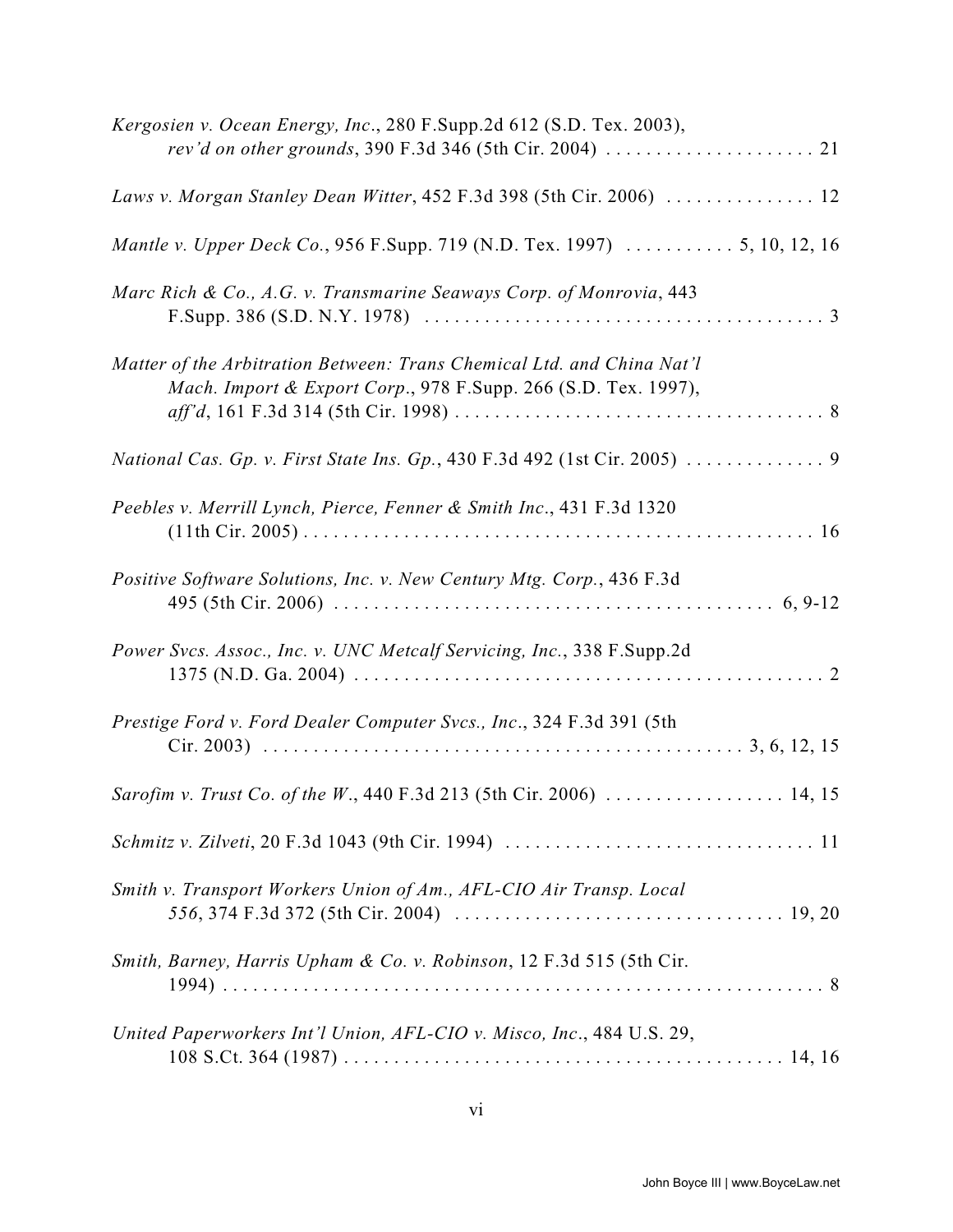| W.R. Grace & Co. v. Local Union 759, Int'l Union of United Rubber, Cork,<br>Linoleum & Plastic Workers of Am., 461 U.S. 757 103 S.Ct. 2177                                                                  |
|-------------------------------------------------------------------------------------------------------------------------------------------------------------------------------------------------------------|
| Washington Mut. Bank v. Crest Mtg. Co., 418 F.Supp.2d 860 (N.D. Tex.                                                                                                                                        |
| Weber v. Merrill Lynch Pierce Fenner & Smith, Inc., 2006 WL 2583183                                                                                                                                         |
| Weinberg v. Silber, 140 F.Supp.2d 712 (N.D. Tex. 2001), aff'd, 57 Fed.                                                                                                                                      |
| Texas                                                                                                                                                                                                       |
| Action Box Co., Inc. v. Panel Prints, Inc., 130 S.W.3d 249 (Tex. App. -<br>Houston [14th Dist.] 2004, no pet.) $\ldots \ldots \ldots \ldots \ldots \ldots \ldots \ldots \ldots \ldots \ldots \ldots 20, 21$ |
| American Realty Trust, Inc. v. JDN Real Estate - McKinney, L.P., 74                                                                                                                                         |
| Babcock & Wilcox Co. v. PMAC, Ltd., 863 S.W.2d 225 (Tex. App. $-$                                                                                                                                           |
| Baker Hughes Oilfield Operations, Inc. v. Henning Production Co., Inc.,<br>164 S.W.3d 438 (Tex. App. — Houston [14th Dist.] 2005, no pet.)  6, 19-21                                                        |
| Barsness v. Scott, 126 S.W.3d 232 (Tex. App. - San Antonio 2003, pet.                                                                                                                                       |
| Blue Cross Blue Shield of Tex. v. Juneau, 114 S.W.3d 126 (Tex. App. -                                                                                                                                       |
| Brown v. Lanier Worldwide, Inc., 124 S.W.3d 883 (Tex. App. - Houston                                                                                                                                        |
|                                                                                                                                                                                                             |
| In the Interest of C.A.K., 155 S.W.3d 554 (Tex. App. - San Antonio 2004,                                                                                                                                    |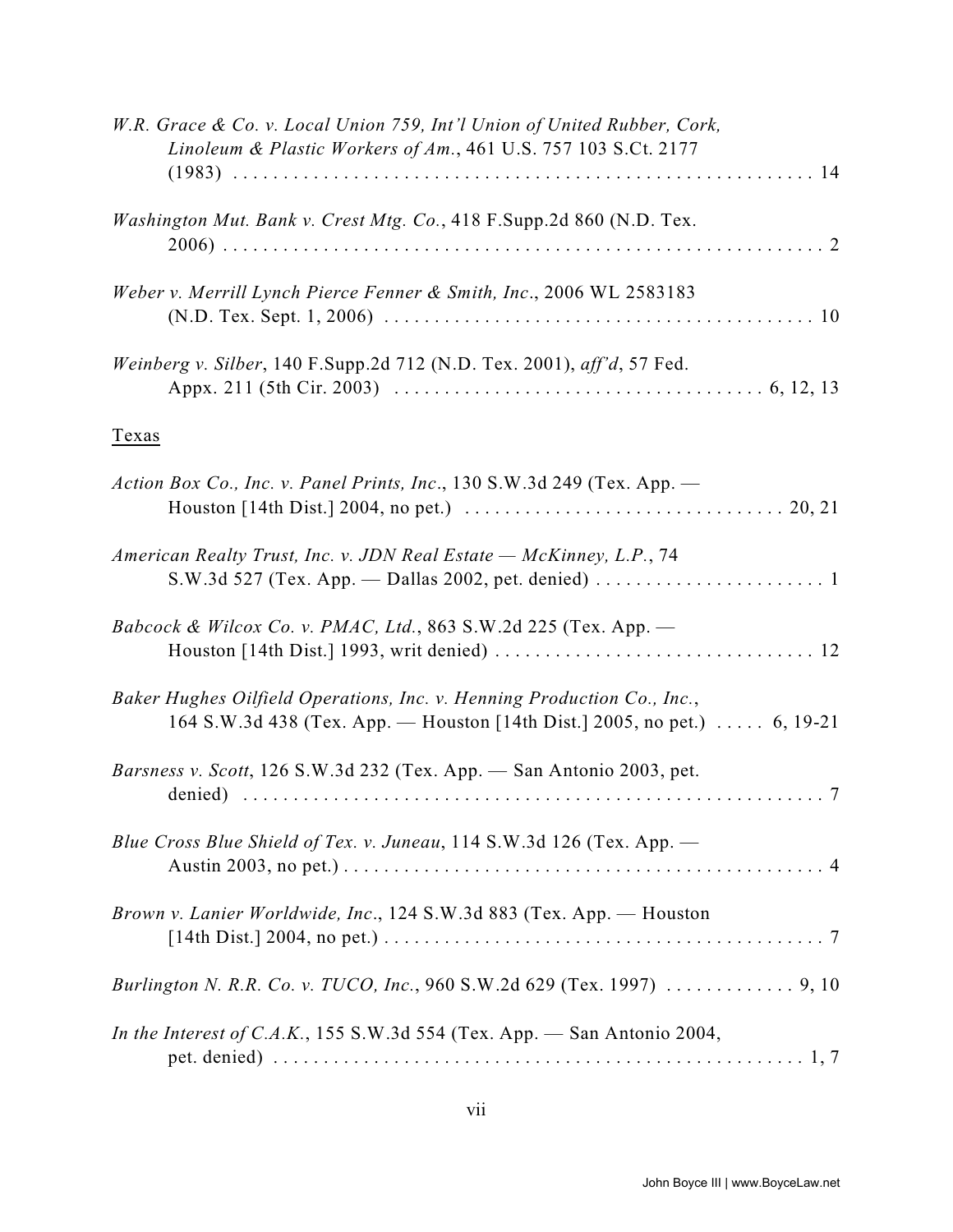| City of Baytown v. C.L. Winter, Inc., 886 S.W.2d 515 (Tex. App. -                                                                                                                                  |
|----------------------------------------------------------------------------------------------------------------------------------------------------------------------------------------------------|
| Crossmark, Inc. v. Hazar, 124 S.W.3d 422 (Tex. App. - Dallas 2004,                                                                                                                                 |
| East Tex. Salt Water Disposal Co. v. Hughes, 2006 WL 300410 (Tex.                                                                                                                                  |
| GJR Mgmt. Hldgs., L.P. v. Jack Raus, Ltd., 126 S.W.3d 257 (Tex. App.                                                                                                                               |
| Gold Rush, Inc. v. Wayne, 2006 WL 2076725 (Tex. App. $-$ Corpus<br>Christi July 27, 2006, n.p.h.) (mem. op.) $\ldots \ldots \ldots \ldots \ldots \ldots \ldots \ldots \ldots \ldots \ldots \ldots$ |
| Gray v. Noteboom, 159 S.W.3d 750 (Tex. App. — Fort Worth 2005,                                                                                                                                     |
| Grissom v. Greener & Sumner Constr., Inc., 676 S.W.2d 709 (Tex. App.                                                                                                                               |
| Hamm v. Millenium Income Fund, L.L.C., 178 S.W.3d 256 (Tex. App. -<br>Houston [1st Dist.] 2005, pet. denied), cert. denied, 75 USLW                                                                |
| Henry v. Haliburton Energy Svcs., Inc., 100 S.W.3d 505 (Tex. App. -                                                                                                                                |
| Hoggett v. Zimmerman, Axelrad, Meyer, Stern & Wise, P.C., 63 S.W.3d                                                                                                                                |
| Houston Village Bldrs., Inc. v. Falbaum, 105 S.W.3d 28 (Tex. App. -<br>Houston [14th Dist.] 2003, pet. denied) (mand. denied) $\ldots \ldots \ldots \ldots \ldots$ , 9, 10                         |
| International Bank of Commerce - Brownsville v. International Energy<br>Dev. Corp., 981 S.W.2d 38 (Tex. App. - Corpus Christi 1998,                                                                |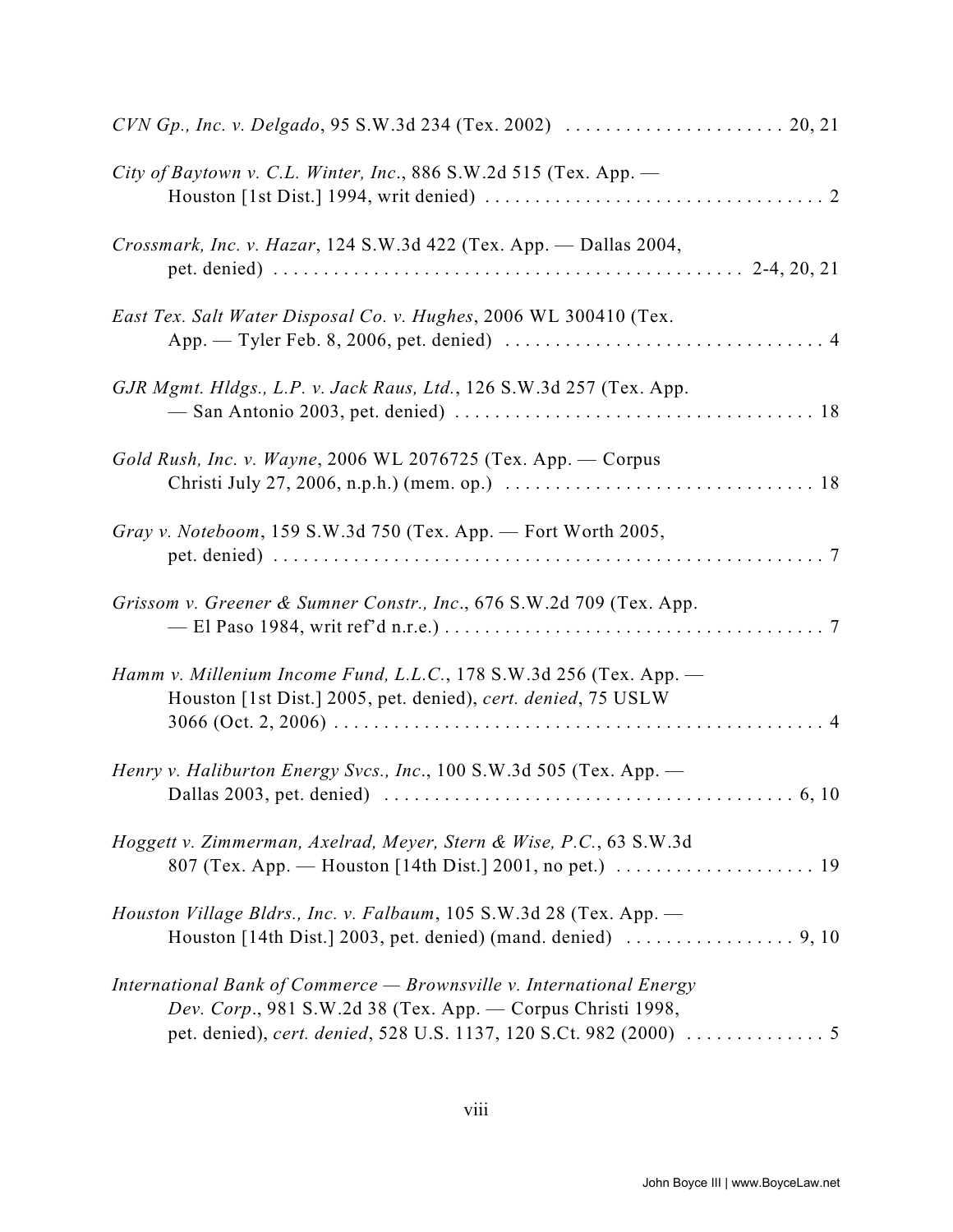| Kendall Bldrs., Inc. v. Chesson, 149 S.W.3d 796 (Tex. App. - Austin                               |
|---------------------------------------------------------------------------------------------------|
| <i>Koch v. Koch</i> , 27 S.W.3d 93 (Tex. App. — San Antonio 2000, no pet.) $\dots \dots \dots 21$ |
|                                                                                                   |
| In re Nestle USA — Beverage Div., Inc., 82 S.W.3d 767 (Tex. App. —                                |
| Peacock v. Wave Tec Pools, Inc., 107 S.W.3d 631 (Tex. App. - Waco                                 |
| Pepe Int'l Dev. Co. v. Pub Brewing Co., 915 S.W.2d 925 (Tex. App. $-$                             |
| Perry Homes v. Cull, 173 S.W.3d 565 (Tex. App. - Fort Worth 2005,                                 |
| Pheng Inv., Inc. v. Rodriquez, 196 S.W.3d 322 (Tex. App. - Fort Worth                             |
| Pullara v. American Arbitration Ass'n, Inc., 191 S.W.3d 903 (Tex. App. -                          |
| Smith v. J-Hite, Inc., 127 S.W.3d 837 (Tex. App. — Eastland 2003, no pet.)                        |
| In the Interest of TBH-H, 188 S.W.3d 312 (Tex. App. — Waco 2006, no pet.) $\dots \dots$ 8         |
| <i>Thomas James Assoc., Inc. v. Owens, 1 S.W.3d 315 (Tex. App. — Dallas</i>                       |
| Tri-Star Petroleum Co. v. Tipperary Corp., 107 S.W.3d 607 (Tex. App. - El                         |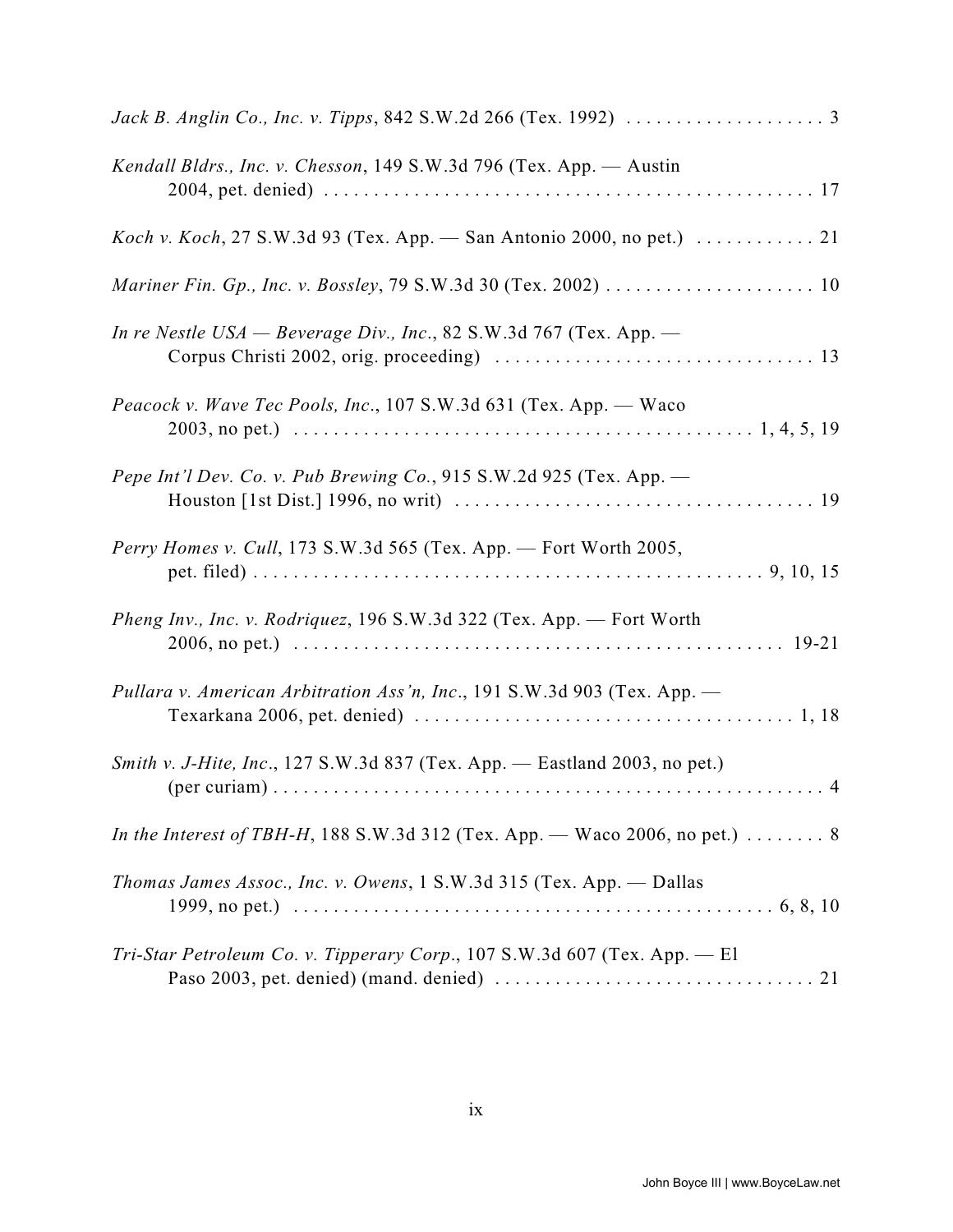| Universal Computer Systems, Inc. v. Dealer Solutions, L.L.C., 183 S.W.3d  |
|---------------------------------------------------------------------------|
| 741 (Tex. App. — Houston [1st Dist.] 2005, pet. denied), cert. filed,     |
|                                                                           |
| Women's Reg. Healthcare, P.A. v. Fempartners of N. Tex., Inc., 175 S.W.3d |
|                                                                           |
| Zars v. Davis, 2006 WL 2955326 (Tex. App. — San Antonio Oct. 18, 2006,    |
|                                                                           |
| Other                                                                     |

| Vascular Surgery Assoc., P.C. v. Business Sys., Inc., 628 N.E.2d 285 (Ill. Ct. |  |
|--------------------------------------------------------------------------------|--|
|                                                                                |  |

### **STATUTES**

### Federal

| Texas |
|-------|
|       |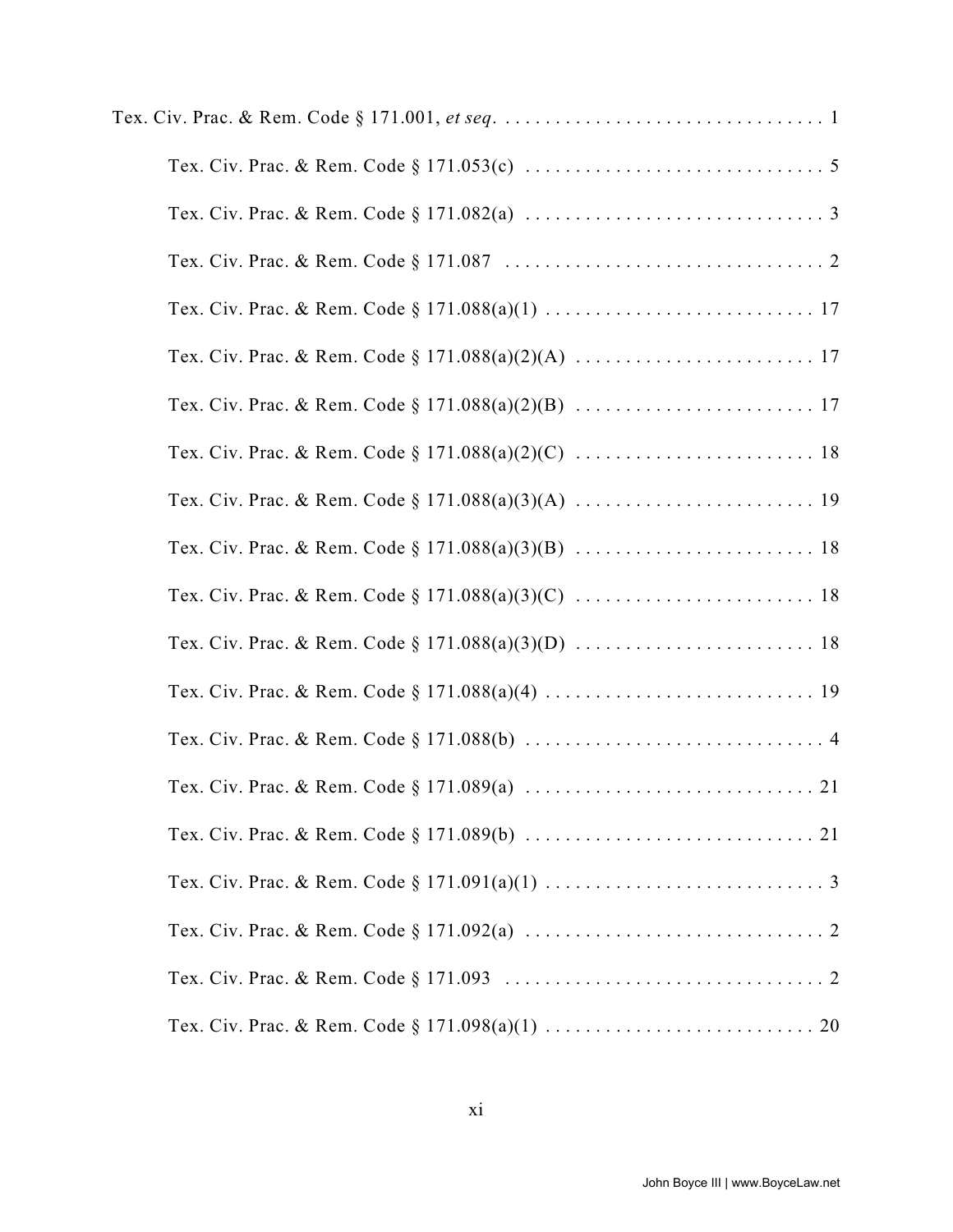At long last, the process is done. The discovery (and the attendant discovery disputes) were finished, the arbitration set, witnesses were flown in from around the country and the world, the evidence was heard and the arbitrator or panel of arbitrators issued their award. Perhaps you are satisfied with the award, and wish merely to have it confirmed so you may collect it (or at least try to collect it). Maybe the award is the greatest injustice ever worked by the law, and you wish to have it set aside. In either case you have entered the judicial review and enforcement phase of the arbitration proceeding, a phase that, despite the object of making arbitration a speedy and economical alternative to litigation, is becoming both more common and more protracted. The following article is intended to provide an overview of the post-arbitration process of judicial conformation and review under both state and federal law, to lay out the applicable deadlines and to identify the most common arguments you will either make or refute.<sup>1</sup>

#### A. The ABCs of Arbitration

Before addressing what happens after the arbitration is complete and the award has been rendered, it is important to review some of the most basic principles of arbitration, because these first principles affect the post-arbitration procedures and remedies that will be discussed herein.

"[A]rbitration is generally a contractual proceeding by which the parties to a controversy, in order to obtain a speedy and inexpensive final disposition of the disputed matter, select arbitrators or judges of their own choice, and by consent, submit the controversy to these arbitrators for determination." *In the Interest of C.A.K.*, 155 S.W.3d 554, 559 (Tex. App. — San Antonio 2004, pet. denied). In the context of an arbitration, "[a]n arbitrator's role is functionally equivalent to that of a judge," *Pullara v. American Arbitration Ass'n, Inc*., 191 S.W.3d 903, 906 (Tex. App. — Texarkana 2006, pet. denied), and the arbitrator's award is in like a judgment, *Peacock v. Wave Tec Pools, Inc*., 107 S.W.3d 631, 636 (Tex. App. — Waco 2003, no pet.), one issued by a court of last resort. *C.A.K.*, 155 S.W.3d at 560. The scope of the arbitrator's jurisdiction to decide a given dispute is defined by the contract giving rise to the right to seek arbitration. *American Realty Trust, Inc. v. JDN*

<sup>&</sup>lt;sup>1</sup> This article will discuss cases under both the Federal Arbitration Act, 9 U.S.C. § 1, *et seq*. ("FAA") and the Texas General Arbitration Act, Tex. Civ. Prac. & Rem. Code § 171.001, *et seq*. ("TAA"). Where the FAA and the TAA contain different provisions the discussion of their provisions will be divided up. However, in many cases the provisions of the FAA and the TAA are very similar or identical; in such cases I will discuss them together, citing to FAA and TAA cases without distinguishing between the two.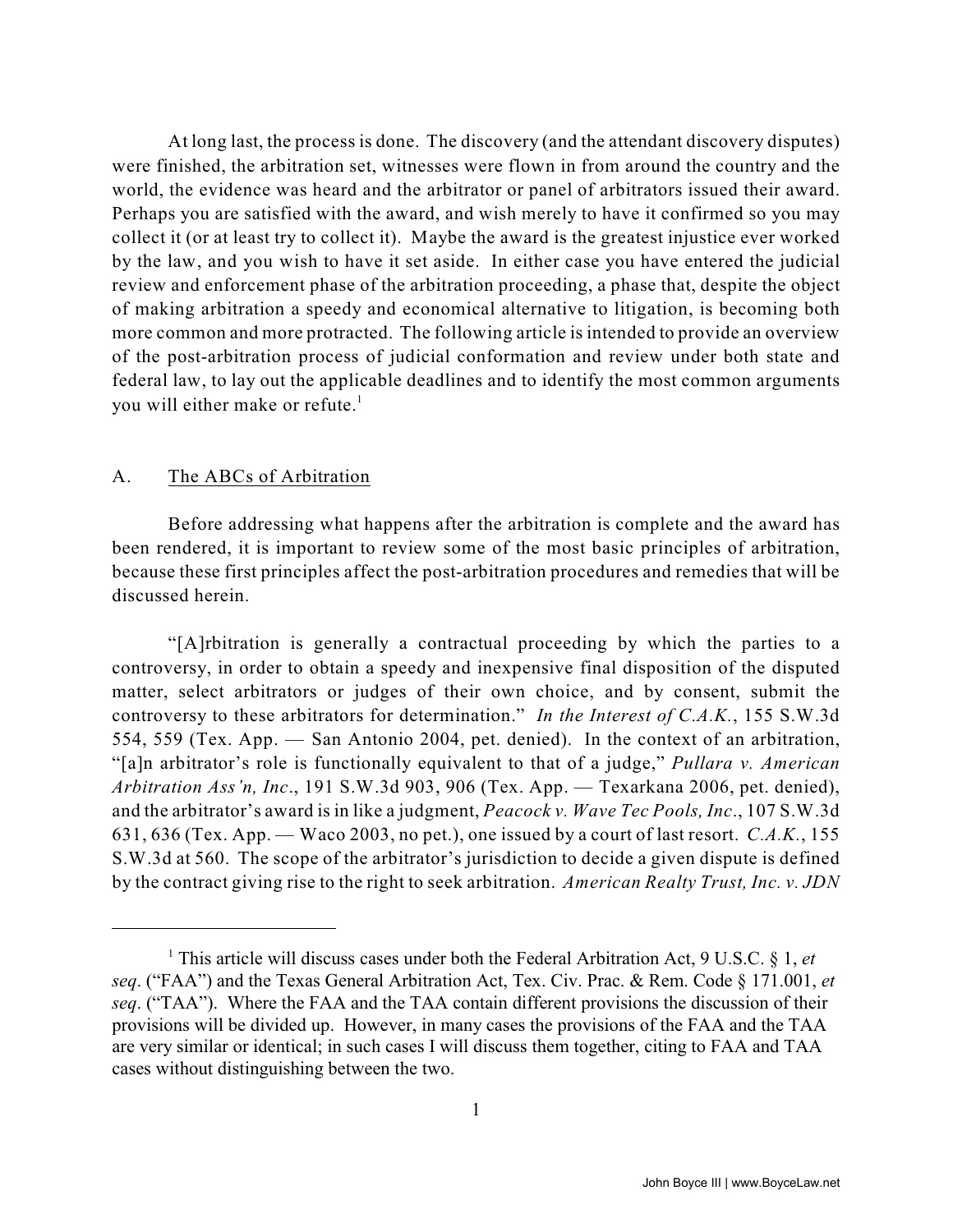*Real Estate — McKinney, L.P.*, 74 S.W.3d 527, 531 (Tex. App. — Dallas 2002, pet. denied). A court that is asked to review some aspect of the arbitrator's award should not set the award aside merely because it would have reached a different decision in the case. *Crossmark, Inc. v. Hazar*, 124 S.W.3d 422, 429 (Tex. App. — Dallas 2004, pet. denied).

#### B. Confirmation of Arbitration Awards

If an arbitrator issues an award and the party against whom the award is issued does not promptly pay it, the first step is usually to have the award confirmed by the court. This confirmation turns the award into a judgment, and turns the prevailing party in the arbitration into a judgment creditor who is able to try to enforce the award as he would enforce any judgment. Tex. Civ. Prac. & Rem. Code § 171.092(a); *City of Baytown v. C.L. Winter, Inc*., 886 S.W.2d 515, 518 (Tex. App. — Houston [1st Dist.] 1994, writ denied).

#### 1. Applicable Deadlines

Under the FAA a party may apply to a court to have an arbitration award confirmed within one year of the date the award was made. 9 U.S.C. § 9. In contrast, Texas law imposes no deadline on a party's right to seek to have an arbitration award confirmed by the court, providing merely on application that it "shall be confirmed," Tex. Civ. Prac. & Rem. Code § 171.087, with no specific deadline listed. A motion to confirm an award entered under the TAA might be subject to the four year residual limitations period, Tex. Civ. Prac. & Rem. Code § 16.051, although no case has held has much.

#### 2. Procedure

The procedure for having an arbitration award confirmed by the court is very straightforward. Under federal law, an order confirming an arbitration award is summarily issued in response to a timely motion asking that the award be confirmed. *Washington Mut. Bank v. Crest Mtg. Co.*, 418 F.Supp.2d 860, 862 (N.D. Tex. 2006); *Power Svcs. Assoc., Inc. v. UNC Metcalf Servicing, Inc.*, 338 F.Supp.2d 1375, 1382 (N.D. Ga. 2004); *see also* 9 U.S.C.  $\S 9$  (court "must grant" a request that the arbitration award be confirmed). In Texas, the parties merely file a motion with the court, Tex. Civ. Prac. & Rem. Code § 171.093 (motions under the TAA are considered in the same way as motions in a civil case), $2$  asking

 $^2$  A sample motion asking that an arbitrator's award be confirmed, and an order granting the motion, are found in the Appendix as Tabs A and B.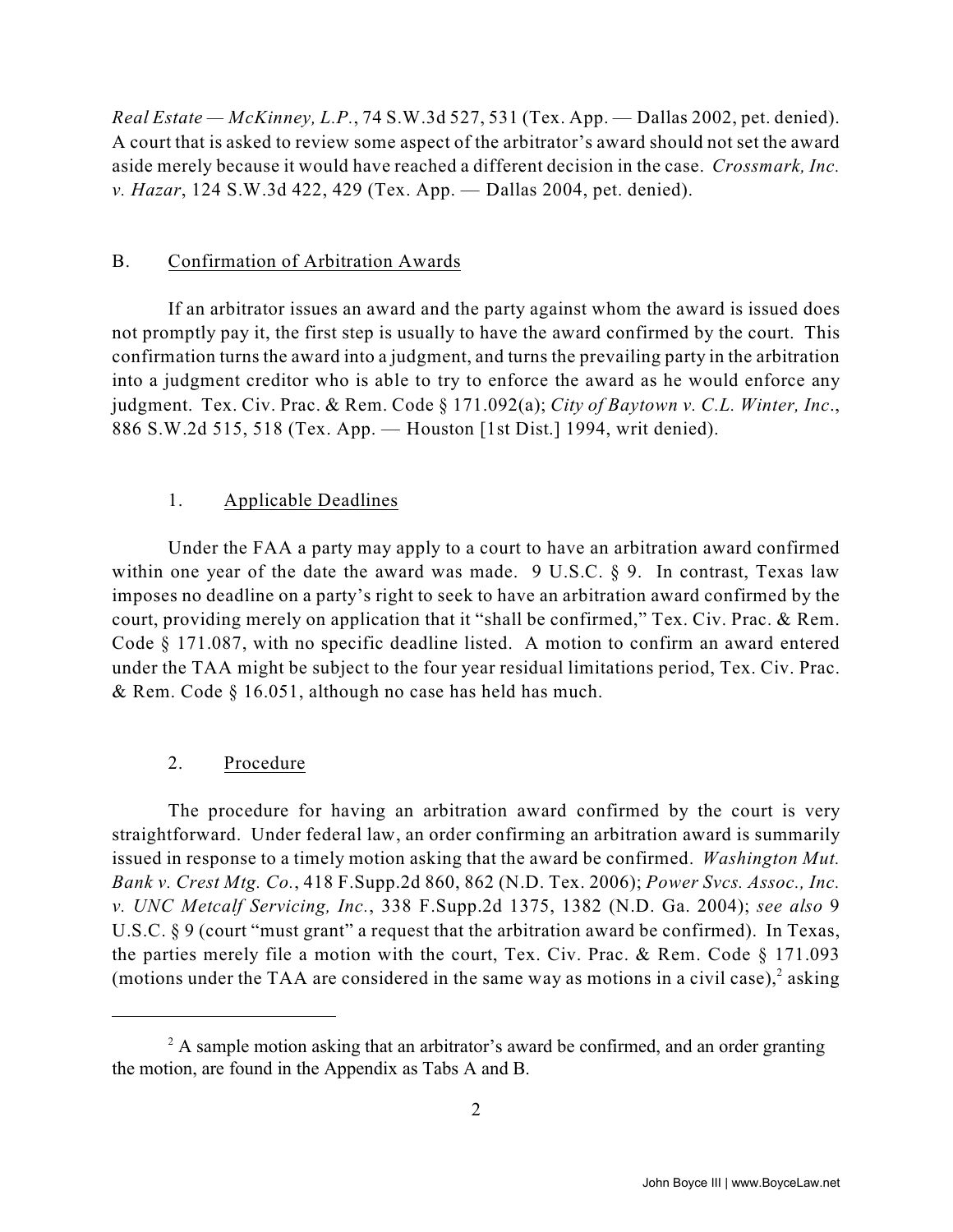that the arbitration award be confirmed, and this motion "shall confirm the award" unless the other side can convince the court that grounds exist to have the award vacated. Tex. Civ. Prac. & Rem. Code § 171.082(a).<sup>3</sup> As a practical matter, whether the FAA or the TAA applies, courts will routinely confirm an arbitration award as it is written, unless it can be convinced that the grounds exists to modify or to vacate the award.

#### C. Modification of an Arbitration Award by the Courts

Although most judicial review of arbitration awards involves a request that the court vacate the award entirely, sometimes a litigant is happy with the award but believes the arbitrator has made a mistake in the nature of scrivener's error that he would like the court to correct. Under both state and federal law courts are permitted to correct such mistakes, modifying but otherwise confirming the award made. The scope of this review for the purpose of modifying is very narrow: both the FAA and the TAA use identical wording and permit such modifications only on proof that the award is the product of an "evident material miscalculation" in the numbers or an "evident material mistake" in the description of some person or property at issue in the proceedings. 9 U.S.C. § 11(a); Tex. Civ. Prac. & Rem. Code  $\S$  171.091(a)(1). This kind of review is limited to pure inadvertent mistakes by the arbitrator. *Prestige Ford v. Ford Dealer Computer Svcs., Inc*., 324 F.3d 391, 396 (5th Cir. 2003); *Crossmark*, 124 S.W.3d at 436. Ultimately, although no court has held as much, it seems as if a modification of an arbitration award on the grounds that it contains some kind of evident mistake allows the award to be modified under circumstances similar to those where a court is permitted to issue a judgment *nunc pro tunc*.

#### D. Motions to Vacate Arbitration Awards

However, the real fight is not whether the arbitration award should be confirmed or modified, but rather whether it should be vacated. In determining whether the grounds for vacating an arbitral award exist, parties should not lose sight of the forest for all of the trees. The prime objective of arbitration law is to "permit a just and expeditious result to be reached with a minimum of judicial interference." *Gulf Guar. Life Ins. Co. v. Connecticut Gen. Life Ins. Co.*, 304 F.3d 476, 492 (5th Cir. 2002) (*citing and quoting Marc Rich & Co., A.G. v. Transmarine Seaways Corp. of Monrovia*, 443 F.Supp. 386 (S.D. N.Y. 1978). Accordingly,

<sup>&</sup>lt;sup>3</sup> A litigant in Texas court may take advantage of the procedure outlined in the TAA to confirm his award, even if the statute governing the arbitration is the FAA. *Jack B. Anglin Co., Inc. v. Tipps*, 842 S.W.2d 266, 268-69 (Tex. 1992) (recognizing that Texas procedural rules govern even if the issue is whether the FAA applies).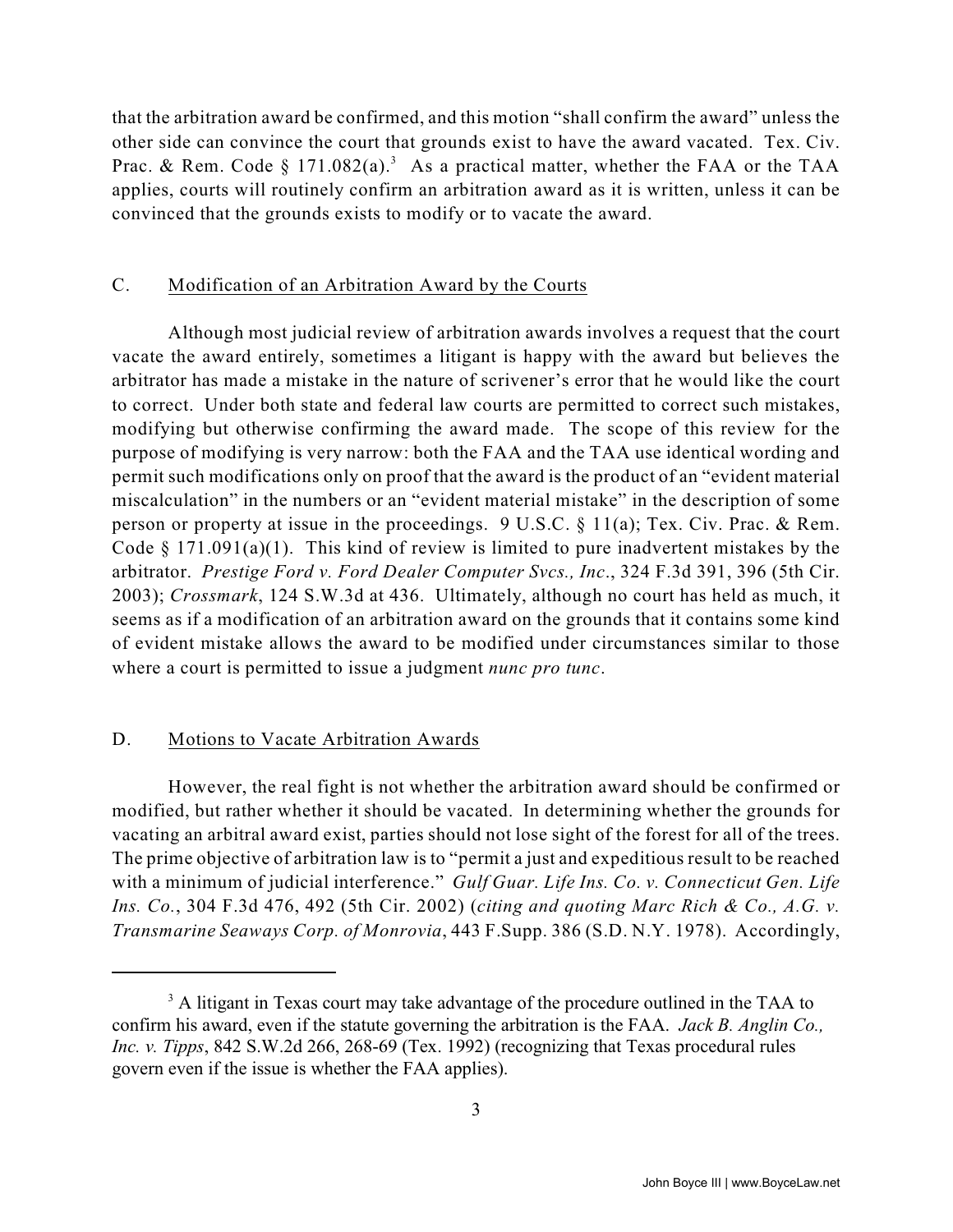attempts to have an arbitration award set aside are difficult, because arbitral awards are "entitled to great deference in a court of law, lest disappointed litigants seek to overturn every unfavorable arbitration award." *Blue Cross Blue Shield of Tex. v. Juneau*, 114 S.W.3d 126, 134 (Tex. App. — Austin 2003, no pet.); *accord, Crossmark*, 124 S.W.3d at 429. If there is any permissible way that the arbitrator could have arrived at the award, it should be affirmed. *Kergosien v. Ocean Energy, Inc*., 390 F.Supp.3d 346, 354-55 (5th Cir. 2004); *see also Peacock*, 107 S.W.3d at 635 (all reasonable presumptions will be indulged in favor of the arbitration award). Although this paper will discuss all of the ways such an award may possibly be assailed, it is important to remember that each of these arguments gives rise to only a narrow basis for vacating an arbitration award, and courts should and do afford great deference to the arbitrator and the award, only overturning the award if it can clearly be shown that it is in some way improper.

#### 1. Applicable Deadlines

Under the Federal Arbitration Act, any request that an arbitration award be vacated, modified, corrected or otherwise changed must be made within three months of the date the award was filed or delivered. 9 U.S.C. § 12. A party who does not do so may not later complain about the award, even if his opponent later moves to confirm the award. *Smith v. J-Hite, Inc*., 127 S.W.3d 837, 841-42 (Tex. App. — Eastland 2003, no pet.) (per curiam) (deadline for seeking to have arbitration award changed was absolute, and counterclaim saving statute did not allow request for vacatur to be made after deadline had expired).

Under the Texas Arbitration Act the deadlines for challenging an award are similar, with a party required to move to vacate the award within 90 days of the date it was "delivered," or within 90 days of discovering that the award was the product of "corruption, fraud, or other undue means," Tex. Civ. Prac. & Rem. Code § 171.088(b), although this 90 day deadline may not apply to a request to vacate an award on non-statutory, common law grounds. *East Tex. Salt Water Disposal Co. v. Hughes*, 2006 WL 300410 at \* 8 (Tex. App. — Tyler Feb. 8, 2006, pet. denied). However, a cautious litigant should not count on receiving a full 90 days. There is authority holding that if a party has moved to have its arbitration award confirmed and it is confirmed, a request that the award be vacated is untimely even if it is filed within the periods of time allowed by the FAA or the TAA. This decision is based on the idea that both the FAA and the TAA create a "due order" of consideration, and require considering requests that the arbitration award be vacated before considering requests that it be confirmed. *Hamm v. Millenium Income Fund, L.L.C.*, 178 S.W.3d 256, 263-64 (Tex. App. — Houston [1st Dist.] 2005, pet. denied), *cert. denied*, 75 USLW 3066 (Oct. 2, 2006); *see also, Zars v. Davis*, 2006 WL 2955326 at \* 2 (Tex. App. — San Antonio Oct. 18, 2006, n.p.h.) (mem. op.) (following *Hamm* and affirming sanctions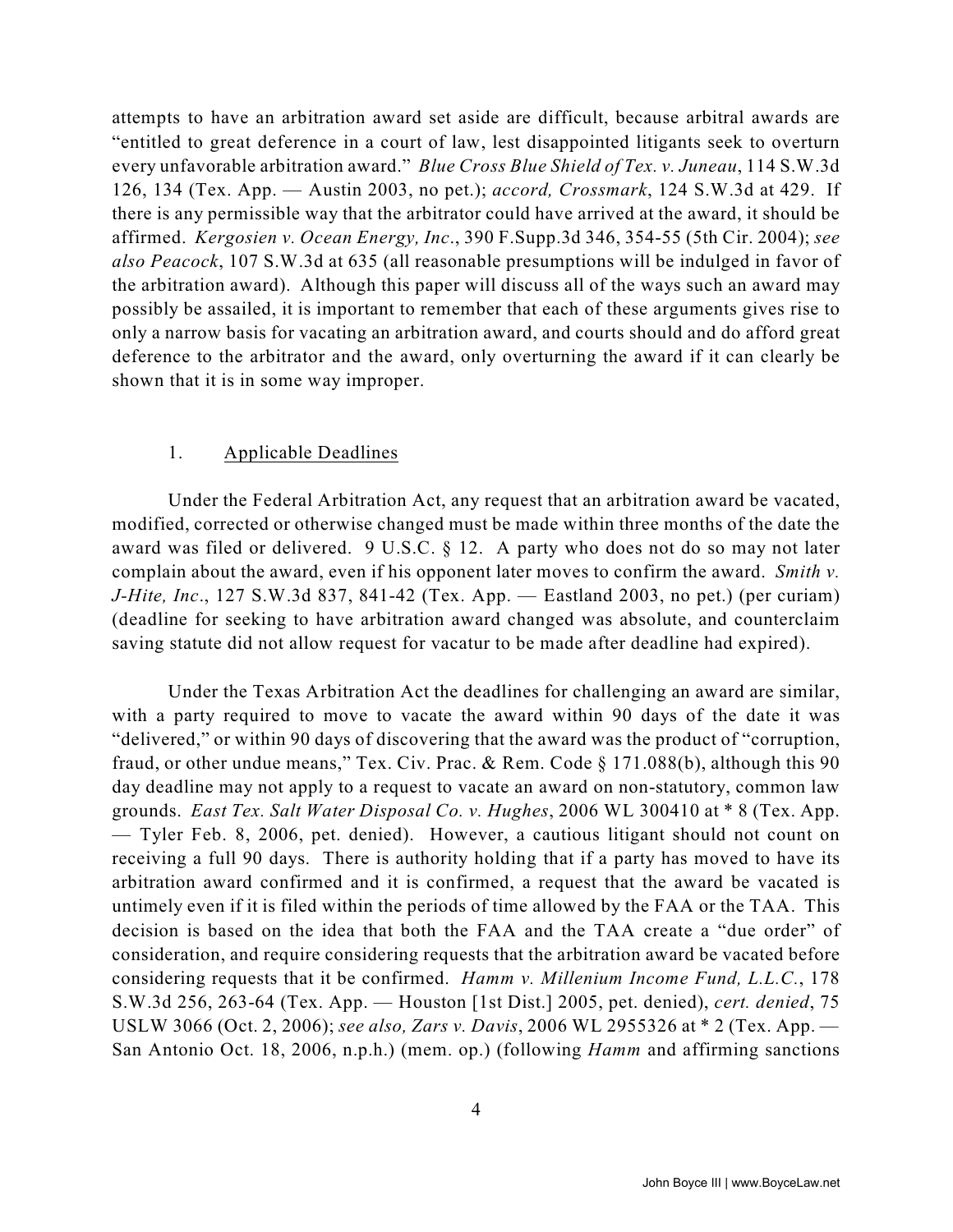imposed on litigant for trying to avoid 90 day deadline by arguing that motion to vacate was a counterclaim to motion to confirm). Effectively, *Hamm* allows the party who is satisfied with the arbitration award and wishes to have it judicially confirmed to shorten the TAA's deadline for asking that the award vacated to less than 90 days, if he can arrange to have its motion to confirm the award heard more quickly than that.<sup>4</sup>

#### 2. Standards of Review

As a general proposition the judicial review of arbitration awards is both "strictly limited," *International Union of Operating Engineers, Local 351 v. Cooper Nat. Resources, Inc*., 163 F.3d 916, 918 (5th Cir.), *cert. denied*, 528 U.S. 812, 120 S.Ct. 45 (1999), and "extremely deferential." *Peacock*, 107 S.W.3d at 635. However, the question of exactly how limited and how deferential depends non whether you are talking about the initial assault on the arbitration award in the trial court, or the appeal from the trial court's decision to the appellate court.

### a. The Initial "Appeal" to the Trial Court — Extreme Deference

Given the underlying purposes of arbitration, courts are extremely deferential to an initial "appeal" of arbitration award to a trial court. In the words of one court, "[t]he standard of review for arbitration awards has been described as among the narrowest known to the law. The court may not vacate the Tribunal's award based on mere errors in interpretation or application of the law, or mistakes in factfinding." *Mantle v. Upper Deck Co.*, 956 F.Supp. 719, 726 (N.D. Tex. 1997) (internal citations and quotations omitted). Other courts

<sup>&</sup>lt;sup>4</sup> The FAA contains no specific deadline for an arbitrator to enter an award, and the TAA merely provides that an award be entered within the time established by the parties in their agreement to arbitrate or, if no such time is established, within the time established by court order. Tex. Civ. Prac. & Rem. Code § 171.053(c). However, the AAA has a rule requiring that its arbitrators return their awards within 30 days of the date the arbitration has closed, *Vascular Surgery Assoc., P.C. v. Business Sys., Inc*., 628 N.E.2d 285, 286 (Ill. Ct. App. 1993), likely because the law of many states requires that awards be rendered within 30 days. To the extent that this AAA rule becomes a relevant deadline under the TAA because it is found to be part of the agreement to arbitrate it may require awards to be filed within 30 days, but because neither the FAA nor the TAA permit the vacation of an award on the grounds that it is late I believe a court could still confirm a late award, at least in the absence of proof that an objection was made to the award being late and probably also a showing of prejudice. *International Bank of Commerce — Brownsville v. International Energy Dev. Corp*., 981 S.W.2d 38, 56 (Tex. App. — Corpus Christi 1998, pet. denied), *cert. denied*, 528 U.S. 1137, 120 S.Ct. 982 (2000).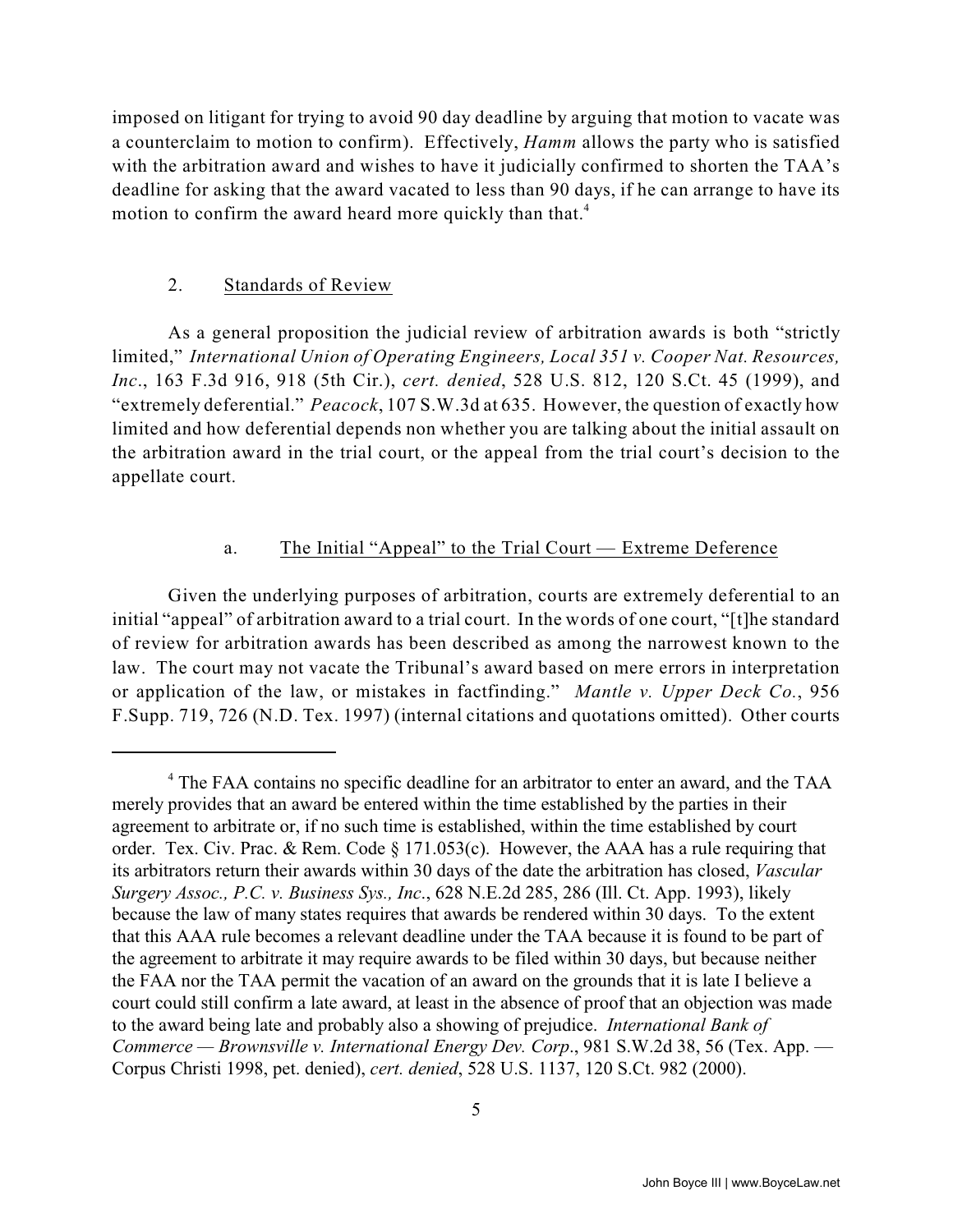more regularly characterize the standard of review as "extraordinarily narrow," *Kergosien*, 390 F.3d at 352; *accord, Bulko v. Morgan Stanley DW Inc*., 450 F.3d 622, 624 (5th Cir. 2006); *Prestige Ford*, 324 F.3d at 393, and hold that the judicial review of the arbitration award is intended only to identify those errors that are so fundamental as to render the entire arbitral process unfair. *Weinberg v. Silber*, 140 F.Supp.2d 712, 717 (N.D. Tex. 2001), *aff'd*, 57 Fed.Appx. 211 (5th Cir. 2003); *see also Harris v. Parker College of Chiropractic*, 286 F.3d 790, 792 (5th Cir. 2002) (listing limited grounds on which arbitration award may be vacated under the FAA). It does not allow the arbitration award to be set aside for any reason other than those permitted under the governing arbitration act or the common law. *Baker Hughes Oilfield Operations, Inc. v. Henning Production Co., Inc.*, 164 S.W.3d 438, 442 (Tex. App. — Houston [14th Dist.] 2005, no pet.).

#### b. Further Appeal to the Court of Appeals

Because of the limited number of arguments that may be used to assail an arbitration award in the trial court, and appeal from the trial court's decision does not involve the typical questions of whether the evidence is sufficient to support the award that are the bread-andbutter of most other appeals. Instead, on further appeal to the appellate courts, the trial court's determination of whether the arbitration award should be vacated is reviewed *de novo*, *Brabham v. A.G. Edwards & Sons, Inc*., 376 F.3d 377, 380 (5th Cir. 2004); *Henry v. Haliburton Energy Svcs., Inc*., 100 S.W.3d 505, 508 (Tex. App. — Dallas 2003, pet. denied); *Thomas James Assoc., Inc. v. Owens*, 1 S.W.3d 315, 320 (Tex. App. — Dallas 1999, no pet.), and (to the extent that it has made any) its factual determinations are reviewed for plain error. *Positive Software Solutions, Inc. v. New Century Mtg. Corp.*, 436 F.3d 495, 498 (5th Cir. 2006). Although there is ample authority that appellate judicial review of an arbitration award is at least as narrow as the review in the trial court, *Brabham*, 376 F.3d at 380, this is only because the review at the trial court level is itself very narrow, and the *de novo* standard of review applied by the appellate courts is the same *de novo* standard applied in other cases involving questions of law. *Gateway Technologies, Inc. v. MCI Telecommunications Corp*., 64 F.3d 993, 996 (5th Cir. 1995); *see also Hughes Training, Inc. v. Cook*, 254 F.3d 588, 592 (5th Cir. 2001), *cert. denied*, 534 U.S. 1172, 122 S.Ct. 1196 (2002) (decision of district court not to vacate arbitration award is reviewed in the same way as any other district court decision). Put another way, although appellate courts are applying the "wide open" *de novo* standard of review, the narrow grounds under which an arbitration award may be vacated means that the review is a wide open review of a few, very narrow issues.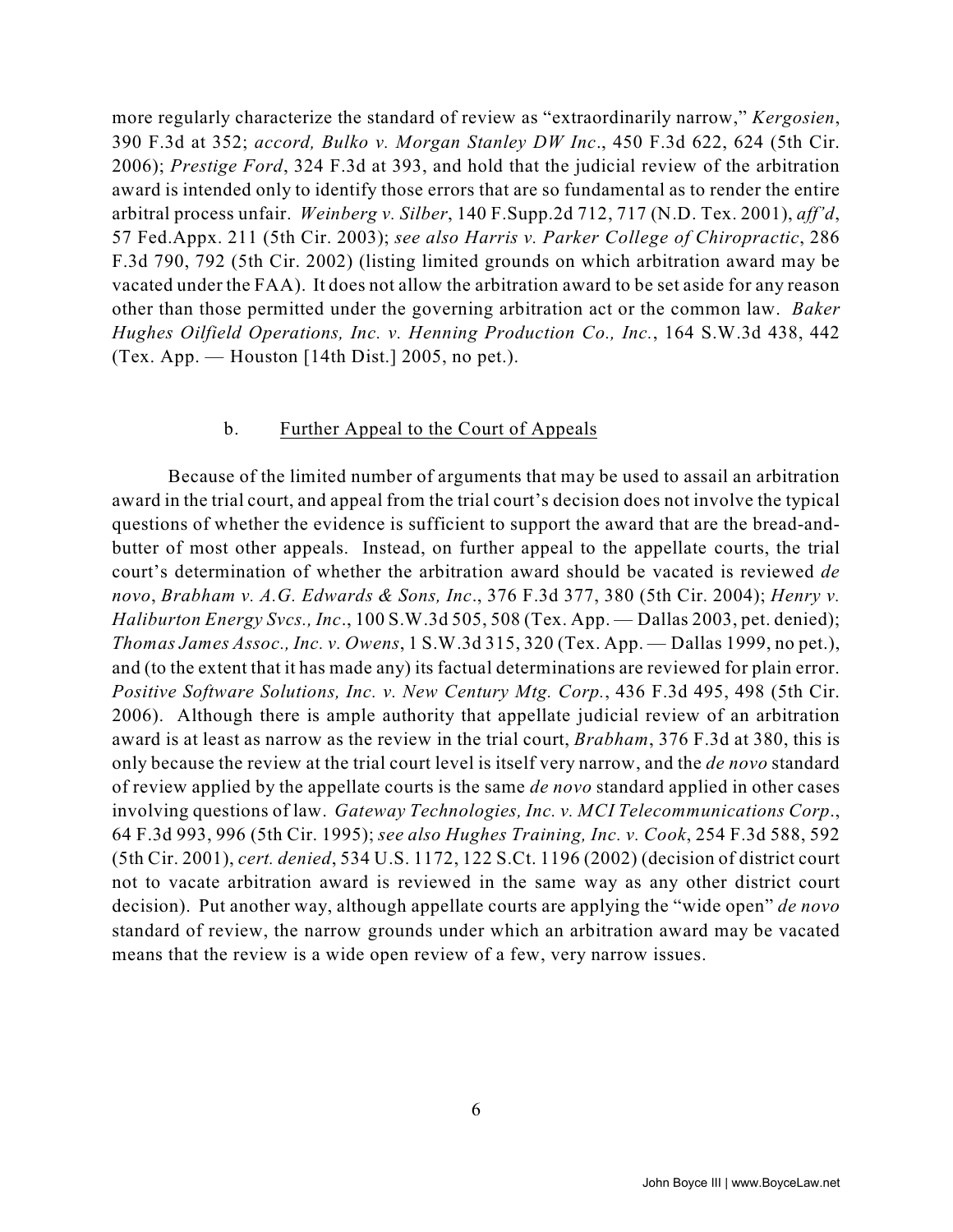#### c. Ability to Contractually Modify the Standard of Review

However, as limited as the standard of review is on appeal, it may be further limited by the parties in the contract that gives rise to the right to arbitrate. In the absence of fraud, misconduct or gross mistake<sup>5</sup> the parties to an agreement to arbitrate have the right to change the scope of the judicial review of an arbitration award, either broadening it or narrowing it. *C.A.K.*, 155 S.W.3d at 560; *Harris*, 286 F.3d at 792-93; *see also Gateway Technologies,* 64 F.3d at 996-97 (parties may contractually agree to allow judicial review that would otherwise be precluded by law; contract granted court the right to review "errors of law").  $6$  However, it is not yet clear whether Texas law will allow the parties to contractually waive one of the statutory grounds for vacatur; there is authority holding that they cannot. *Barsness*, 126 S.W.3d at 728; *Grissom v. Greener & Sumner Constr., Inc*., 676 S.W.2d 709, 711 (Tex. App. — El Paso 1984, writ ref'd n.r.e.). Therefore, any time a party seeks judicial review of an arbitration award, it is important to go back to the document that gave rise to the right to arbitrate in the first place and see if it has somehow narrowed or broadened the scope of judicial review that is permitted.<sup>7</sup>

#### 3. Arbitrator is not Required to Provide a Rationale for the Award

Before addressing post-arbitration proceedings to confirm or to vacate an arbitration award, it is important to remember that neither the FAA nor the TAA requires an arbitrator to give any reasons for the award he renders. *Gray v. Noteboom*, 159 S.W.3d 750, 753 (Tex. App. — Fort Worth 2005, pet. denied); *Brabham*, 376 F.3d at 385; *Brown v. Lanier Worldwide, Inc*., 124 S.W.3d 883, 901 n. 32 (Tex. App. — Houston [14th Dist.] 2004, no pet.). This means that, as a practical matter, it is often difficult or even impossible to show the grounds exist for modifying or vacating an award, because in the absence of any express reasoning by the arbitrator the court will apply the very deferential standard or review governing arbitration awards and search for any basis on which the award may be confirmed.

 $\frac{5}{5}$  These limitations prevent a party from contractually eliminating all judicial review of an arbitrator's decision. *Barsness v. Scott*, 126 S.W.3d 232, 238 (Tex. App. — San Antonio 2003, pet. denied).

*Gateway Technologies* has been explicitly rejected by several Circuits, creating a split <sup>6</sup> the Supreme Court may eventually have to address.

 $^7$  A sample of a clause that modifies the review of an arbitrator's award found in an agreement used in a case arbitrated by the author is found in the Appendix at Tab C. It shows to what lengths some parties will go to try to use the contractual agreements that underlie the arbitration process to write their own rules.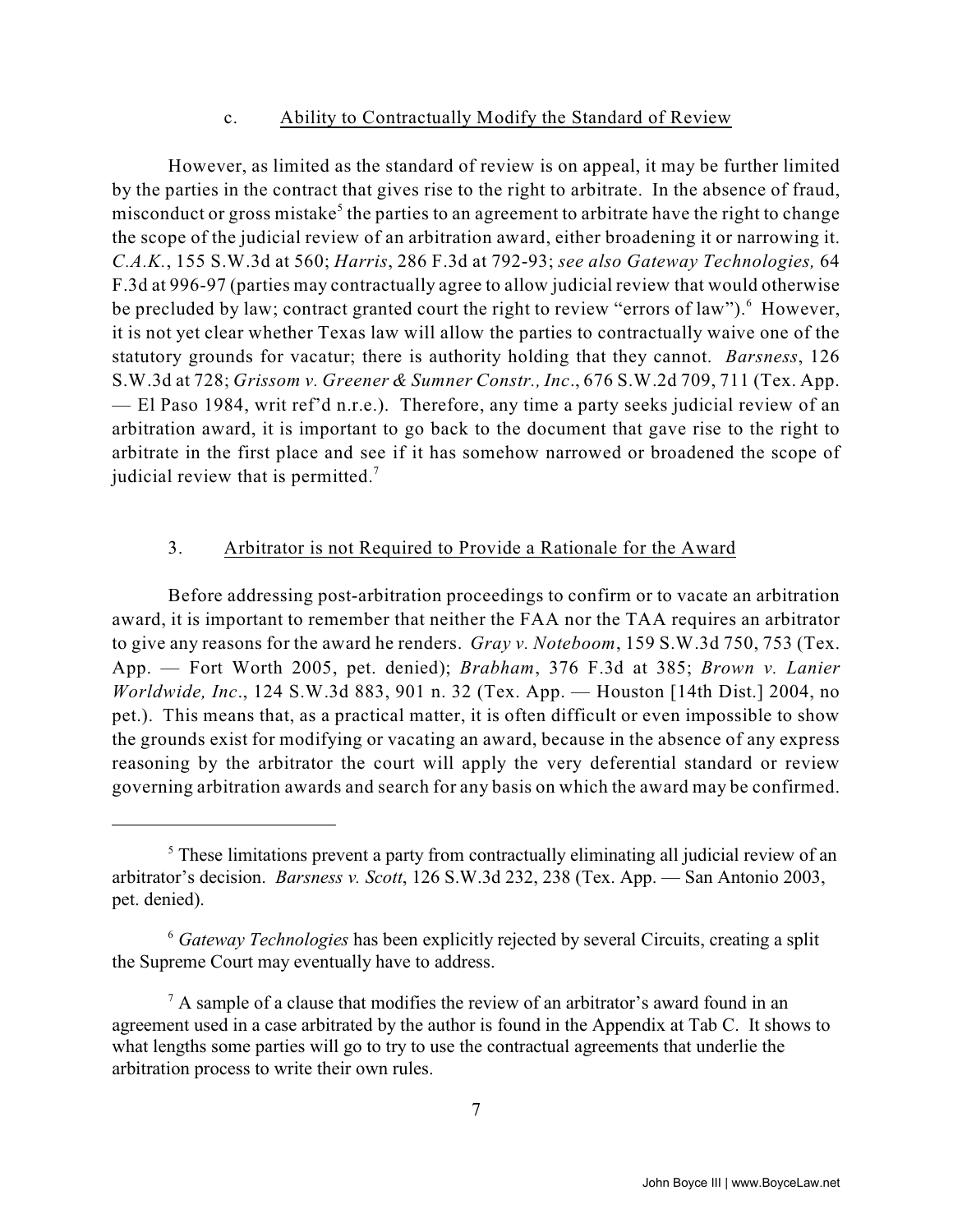#### 4. Grounds for Vacating an Arbitration Award

When a dissatisfied party seeks judicial review of an arbitrator's award, he is almost always asking that the court vacate the award. Although there are broad similarities between how such a request is handled under the FAA and the TAA, there are enough differences in the particulars that this article will address them separately.

#### a. Under the Federal Arbitration Act

On appeal, the central issue is whether the arbitration proceedings leading to the award were unfair in a way that justifies setting aside the award. *Thomas James Assoc*., 1 S.W.3d 315 at 320. Put another way, judicial review of an arbitration award under the FAA focuses on the integrity of the process, not the propriety of the result. *In the Interest of TBH-H*, 188 S.W.3d 312, 314 (Tex. App. — Waco 2006, no pet.); *Women's Reg. Healthcare, P.A. v. Fempartners of N. Tex., Inc*., 175 S.W.3d 365, 367-68 (Tex. App. — Houston [1st Dist.] 2005, no pet.). As a matter of logic such a determination may be made only after the arbitral award has been issued, i.e., only after the process is complete. *Gulf Guar. Life Ins*., 304 F.3d at 487-91 (court had no basis to intervene in arbitration process before issuance of award to interfere in procedure for selecting arbitrator or into question of whether arbitrator was biased); *accord, Smith, Barney, Harris Upham & Co. v. Robinson*, 12 F.3d 515, 520-21 (5th Cir. 1994).

#### i. Statutory Grounds

The FAA itself identifies several grounds that, if proven, justify the vacation of an arbitrator's award.

#### — Fraud or Corruption

The first statutory ground for vacating an award under the FAA is if the award was the product of "corruption, fraud, or undue means."  $9 \text{ U.S.C.} \$   $10(a)(1)$ . In one of the few Fifth Circuit decisions to address this ground, the court held that proof of "fraud" requires showing of bad faith during the arbitration, such as bribery or the willful destruction or withholding of evidence, while "undue means" connotes behavior that is immoral if not actually illegal, *Matter of the Arbitration Between: Trans Chemical Ltd. and China Nat'l Mach. Import & Export Corp*., 978 F.Supp. 266, 304 (S.D. Tex. 1997), *aff'd*, 161 F.3d 314 (5th Cir. 1998), including threatening to send "Guido" and "Knuckles" to pay the arbitrator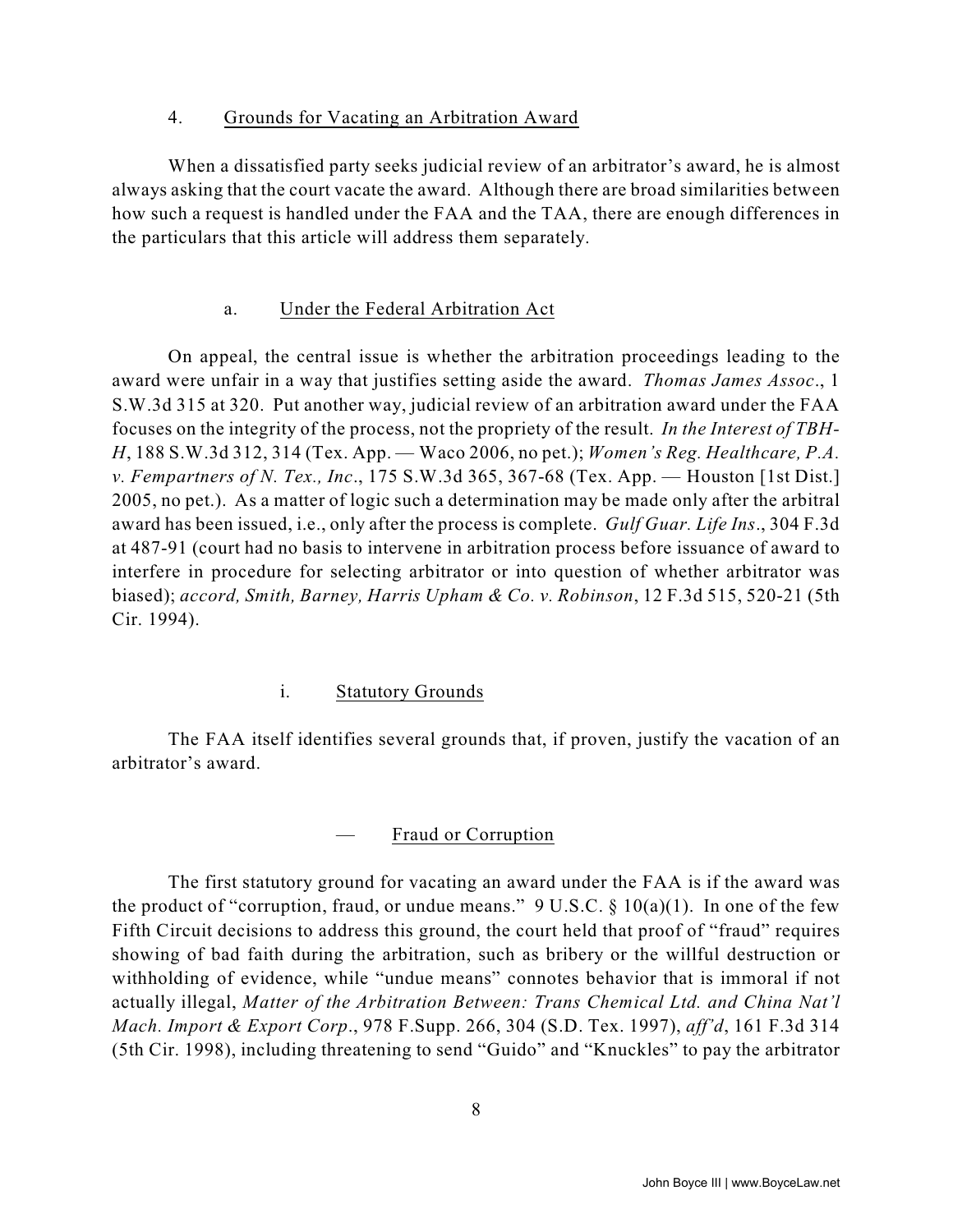a visit. *National Cas. Gp. v. First State Ins. Gp.*, 430 F.3d 492, 499 (1st Cir. 2005). Given the nature of the charges, this is probably the rarest ground for asking that an arbitration award be vacated.

#### — Evident Partiality of the Arbitrators

Conversely, the second statutory grounds for seeking to have an arbitrator's award vacated is probably the most commonly asserted. Under  $9 \text{ U.S.C.} \$ § 10(a)(2), an arbitration awards is subject to being vacated if it was the result of "evident partiality or corruption in the arbitrators." Despite the repetition of the word "corruption," this section is not understood to mean "corruption" in a criminal sense, but rather the corruption of the arbitral process by bias and partiality on the part of the arbitrator.

The reason evident partiality is probably the most common grounds for seeking to have an arbitration award vacated under the FAA is because the courts have held that an arbitrator is evidentially partial not only if he exhibits partially to one side over the other but also if he fails to disclose facts that might create a reasonable impression in the mind of an objective observer that the arbitrator is or might be partial to one side over the other. *Positive Software Solutions,* 436 F.3d at 502; *Perry Homes v. Cull*, 173 S.W.3d 565, 571 (Tex. App. — Fort Worth 2005, pet. filed). This basis of finding evident partiality is the most common because of a tension built into the arbitral system: parties to an arbitration want a qualified arbitrator, one who is familiar with the issues presented in the case being presented, but choosing an arbitrator who is familiar with the filed greatly increases the chance that he knows or has worked with the parties, the lawyers or the witnesses in the past, and therefore increases at least the appearance of partiality or favoritism. *Perry Homes*, 173 S.W.3d at 571. In applying this ground for vacating an arbitration award, courts have sought to strike a balance between requiring an arbitrator to disclose facts that would be of genuine interest to a party to the proceeding, and not allowing the party who has lost the arbitration to pursue an obvious "sour grapes" non-disclosure argument. As is always the case when courts are required to balance competing considerations it is difficult to both articulate a black-andwhite rule and difficult to apply the rule to the satisfaction of all involved.

Courts have stated the obligation to disclose in a general fashion, writing (for example) that prospective arbitrators are required to disclose important information regarding personal, business and social relationships with those involved in the arbitration. *Perry Homes*, 173 S.W.3d at 571. An arbitrator's obligation to disclose is not limited to "direct" financial or business relationships, but includes an obligation to disclose any relationship that might reasonably show the arbitrator is not entirely impartial, *Burlington N. R.R. Co. v. TUCO, Inc.*, 960 S.W.2d 629, 636 (Tex. 1997); *Houston Village Bldrs., Inc. v. Falbaum*, 105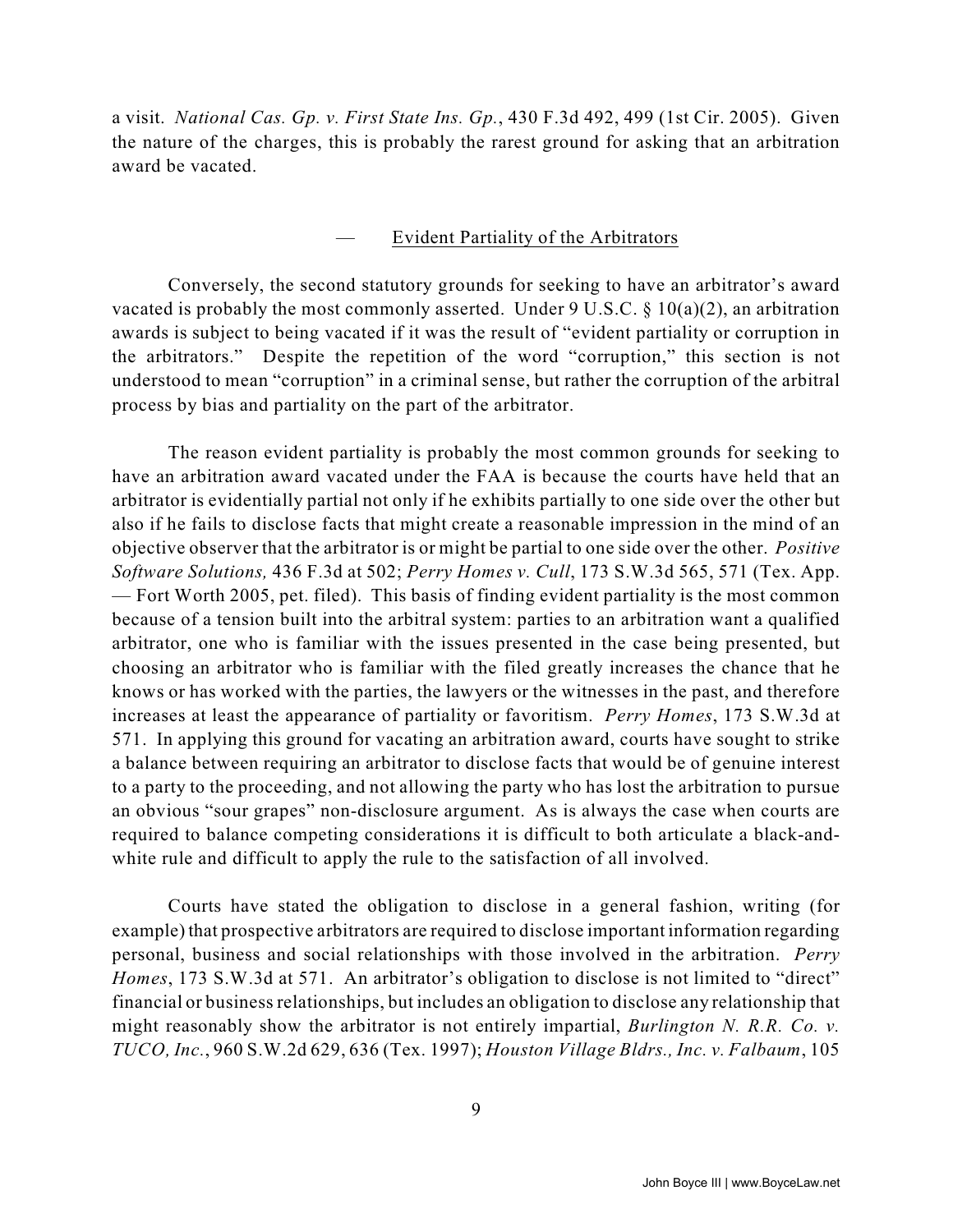S.W.3d 28, 31 (Tex. App. — Houston [14th Dist.] 2003, pet. denied) (mand. denied), but does not extend to "trivial" relationships and connections. *Burlington N. R.R. Co.*, 960 S.W.2d at 637; *Perry Homes*, 173 S.W.3d at 571. As these general standards suggest, "arbitrators should err in favor of full disclosure." *Houston Village Bldrs*., 105 S.W.3d at 33 n. 2; *accord, Burlington N. R.R. Co.*, 960 S.W.2d at 637; *Henry*, 100 S.W.3d at 509.

A policy of up-front disclosure is intended to allow the parties the opportunity to address issues of potential bias at the outset, before the arbitration occurs. *Thomas James Assoc*., 1 S.W.3d at 320. A necessary corollary of this rule is that the burden is on the arbitrator to disclose relevant information to the parties. *Mariner Fin. Gp., Inc. v. Bossley*, 79 S.W.3d 30, 35 (Tex. 2002). This obligation to disclose means, as a general matter, a failure to disclose will allow a party to seek to vacate the award even if the undisclosed fact could have been discovered by that party; the purpose of requiring disclosures by arbitrators is to avoid speculative presumptions regarding what the parties did know or could have learned. *Houston Village Bldrs.*, 105 S.W.3d at 35.<sup>8</sup> The sufficiency of an arbitrator's disclosures are judged on a case-by-case basis. *Mantle*, 956 F.Supp. at 729.

The question of evident partiality as a basis for vacating an arbitration award has recently been discussed in great detail by the Fifth Circuit in *Positive Software Solutions, Inc. v. New Century Mtg. Corp*. The facts of *Positive Software Solutions* are straightforward, and involve a dispute over alleged copyright infringement. *Positive Software Solutions*, 436 F.3d at 496. The matter was sent to arbitration, and the parties chose a single arbitrator. *Id.* at 497. Despite being asked on several occasions to disclose all circumstances "likely to affect impartiality or create an appearance of partiality," including "past or present relationships with ... counsel, direct or indirect, whether ... professional ... or any other kind," the arbitrator indicated that he had nothing to disclose. *Id.* After the plaintiff lost, it discovered the arbitrator, both personally and through his former firm, had been co-counsel with the defendant's counsel in what was described as "protracted patent litigation" about a decade before. *Id.* at 497-98. Because this fact was not disclosed, the plaintiff moved to vacate the award, arguing it was the product of evident partiality based on the failure to disclose this prior relationship. *Id.* at 497. The district court vacated the award on these grounds, and the case was appealed to the Fifth Circuit. *Id.* at 498.

The opinion in *Positive Software Solutions* is significant, for a number of reasons. The court began by giving an overview of the law governing the determination of whether

<sup>&</sup>lt;sup>8</sup> Although if a relationship between the arbitrator and the other side was clearly known by a party at the time of the arbitration the courts could find that the party waived the right to complain that the relationship shows partiality if no timely objection is made. *See, e.g., Weber v. Merrill Lynch Pierce Fenner & Smith, Inc*., 2006 WL 2583183 at \* 3 (N.D. Tex. Sept. 1, 2006).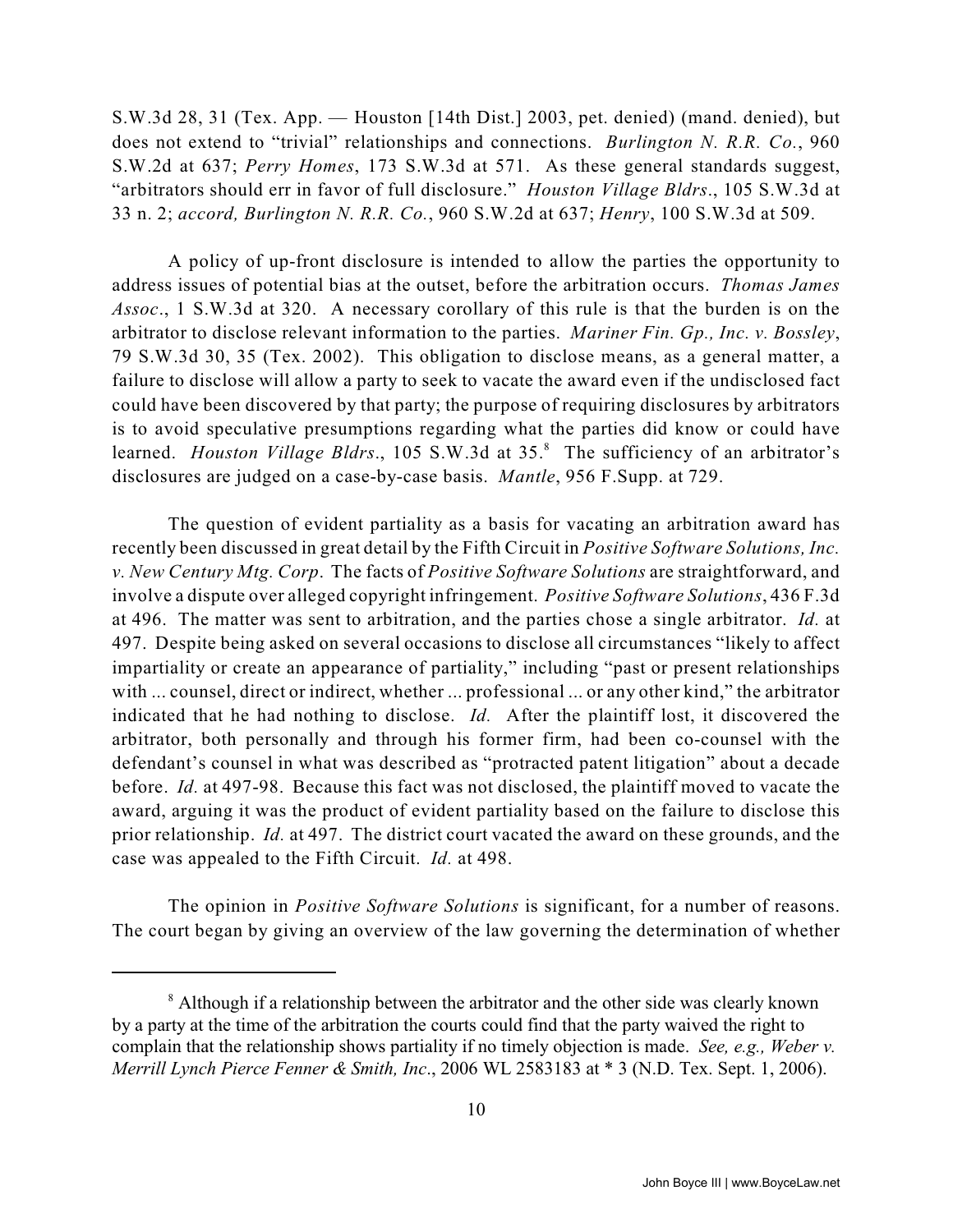an arbitrator has or has not acted with evident partiality, and decided the better precedent was that evident partiality existed when "undisclosed facts show a reasonable impression of partiality." *Id.* at 501 (*citing and quoting Schmitz v. Zilveti*, 20 F.3d 1043 (9th Cir. 1994)). Based on this, the court held that while every failure to disclose a connection between an arbitrator and someone involved in the arbitration will not support a finding of evident partiality, full disclosure of material matter is necessary to show impartiality: "an arbitrator ... displays evident partiality *by the very failure to disclose* facts that might create a reasonable impression of the arbitrator's partiality. This evident partiality is demonstrated from the nondisclosure, *regardless of whether actual bias is established*." *Id.* at 502 (emphasis added). Applying this definition to the facts, the court found the district court's conclusion that the arbitrator had a long term professional relationship with one of the lawyers was factually correct, and because the existence of this relationship might convey the impression of partiality the legal effect of the nondisclosure required the award to be vacated. *Id.* at 503-04. The court then went on to reject the argument that the nondisclosure was waived because the objection was not raised until after the award was rendered, and to modify the district court's order to remove instructions about how the case was to be handled when it was arbitrated again. *Id.* at 504-05.

For the practitioner, *Positive Software Solutions* contains several lessons. At its heart *Positive Software Solutions* drives home what is a good rule for all ADR neutrals (whether they be arbitrators, mediators, private judges or whatever) to follow: when in doubt, disclose, so as to preclude a later challenge based on evident partiality. If the matter disclosed is trivial it is unlikely to bother the parties, if it bothers the parties it is probably not trivial, and disclosing all connection in advance means a failure to object until after the award will likely result in the objection being waived.<sup>9</sup> The Fifth Circuit also has clearly defined the term "evident partiality" and has followed the broader definition of the term, essentially mandating broad disclosure. Finally, the court refused to undercut the burdens imposed by this rule by finding waiver in the absence of either proper disclosure or actual knowledge of the matter to be disclosed; although the court does not appear willing to allow a party to an arbitration to learn some fact that might indicate partiality to "lie behind the log," it will not allow a failure to disclose some material matter to result in the waiver of the issue.

<sup>&</sup>lt;sup>9</sup> Some arbitrators balk at this rule, arguing a general rule in favor of disclosure means their lives becomes an open book and results in a ridiculous amount of disclosure regarding matters about which no one really cares. This may be true, but the result of insufficient disclosure is the waste of a vast amount of legal and judicial resources arbitrating a case to an award only to have the award set aside, and possible creating the impression (fair or unfair) that the arbitrator has acted less than ethically. On the whole, erring on the side of overdisclosure can only reduce the number of successful vacatur appeals, and so is both good practice and good policy.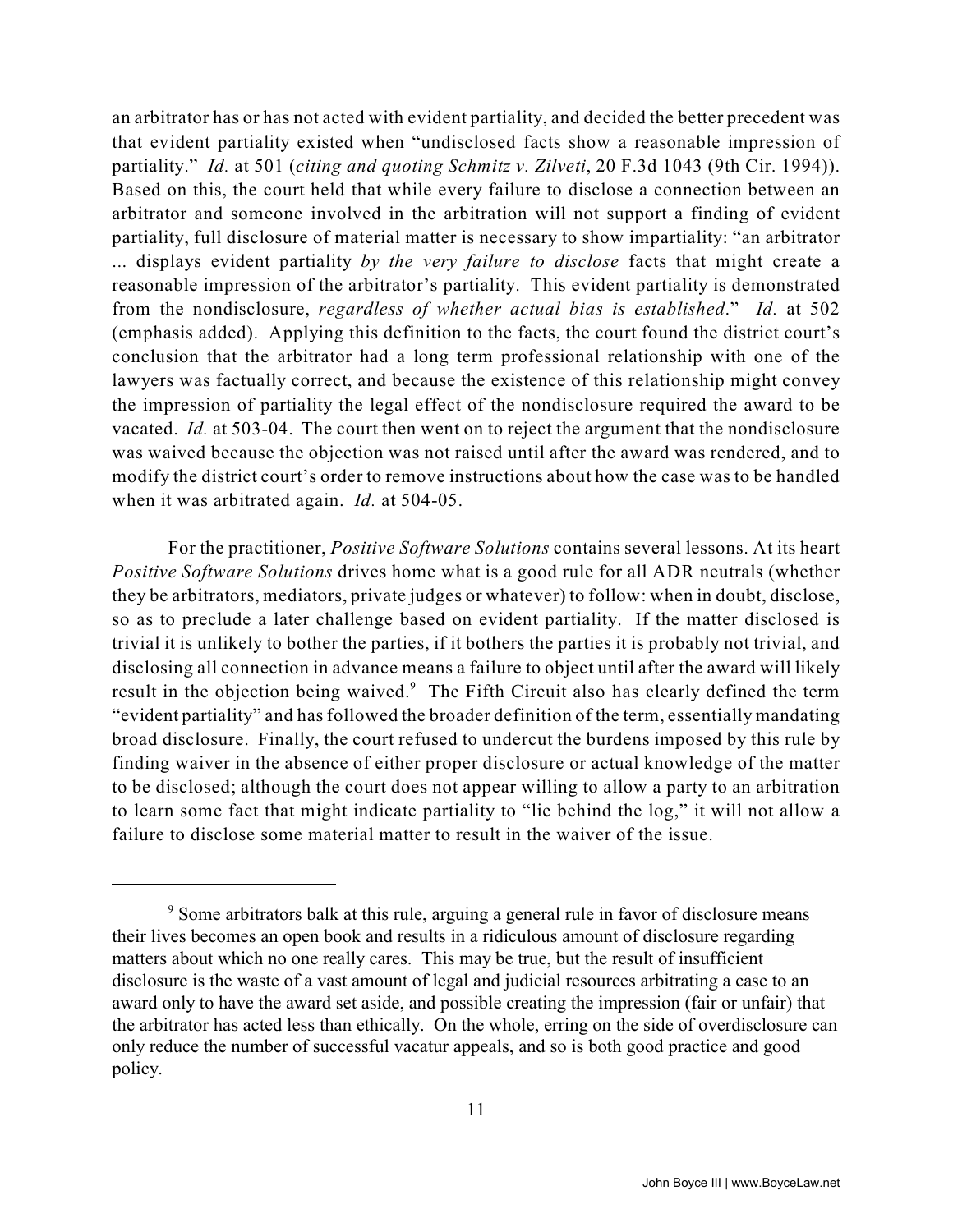However, this opinion as it stands will likely not be the Fifth Circuit's final word on the matter. The decision in *Positive Software Solutions* was issued on January 11, 2006, and on May 5, 2006 the Fifth Circuit took the unusual step of voting to grant a motion for rehearing *en banc*. The case was argued on September 27, 2006, and a decision on the rehearing is expected soon. Stay tuned.

#### — Procedural Misconduct

The third statutory ground for vacating an arbitration award under the FAA is if the arbitrator is guilty of "misconduct" because he "refused to postpone a hearing, upon sufficient cause shown" or if he refuses to hear "evidence pertinent and material to the controversy" or otherwise acts in a way that prejudices the rights of the parties. 9 U.S.C. §  $10(a)(3)$ . The "misconduct" referred to in the FAA refers not to bad faith but rather misbehavior untainted by fraud or corruption, and is in the nature of a bad decision or indiscretion. *Weinberg*, 140 F.Supp.2d at 719. Because all of these failings are procedural in nature I have characterized them as examples of "procedural misconduct," but they provide grounds to vacate an award only because they are potentially so serious that they affect the substance of the award entered.

The general rule is that the arbitrator has considerable discretion to allow or refuse a request for continuance, to accept or reject evidence that is submitted and to otherwise control the arbitration process, *Prestige Ford*, 324 F.3d at 394-95, *Mantle*, 956 F.Supp. at 736-37, but this discretion does not allow the arbitrator to deny a litigant an adequate opportunity to present their evidence and arguments. *Prestige Ford*, 324 F.3d at 395; *Babcock & Wilcox Co. v. PMAC, Ltd.*, 863 S.W.2d 225, 234 (Tex. App. — Houston [14th Dist.] 1993, writ denied). Therefore, it is appropriate to vacate an arbitration award where (for example) to refusal to allow the party to present its evidence deprived it of a fair hearing. *Karaha Bodas Co., L.L.C. v. Perusahaan Pertambangan Minyak Dan Gas Bumi Negara*, 364 F.3d 274, 300-01 (5th Cir. 2004).<sup>10</sup> Procedural decisions that do not prevent a party from presenting its case are insufficiently material to justify the subsequent vacation of the award under this section. *Laws v. Morgan Stanley Dean Witter*, 452 F.3d 398, 400 (5th Cir. 2006) (arbitrator's decision not to continue arbitration hearing did not justify vacation of award, despite fact he knew litigant was receiving discovery on the eve of the arbitration; record did

 $10$  Although it may look as if this citation was the result of the author falling asleep on his keyboard, these are the names of the parties. This suit was decided under the United Nations Convention on the Recgonition and Enforcement of Foreign Arbitral Awards, and was the appeal of a suit filed in Houston involving a Cayman Islands contractor and a government-owned Indonesia utility company. *Karaha Bodas Co.*, 364 F.3d at 281.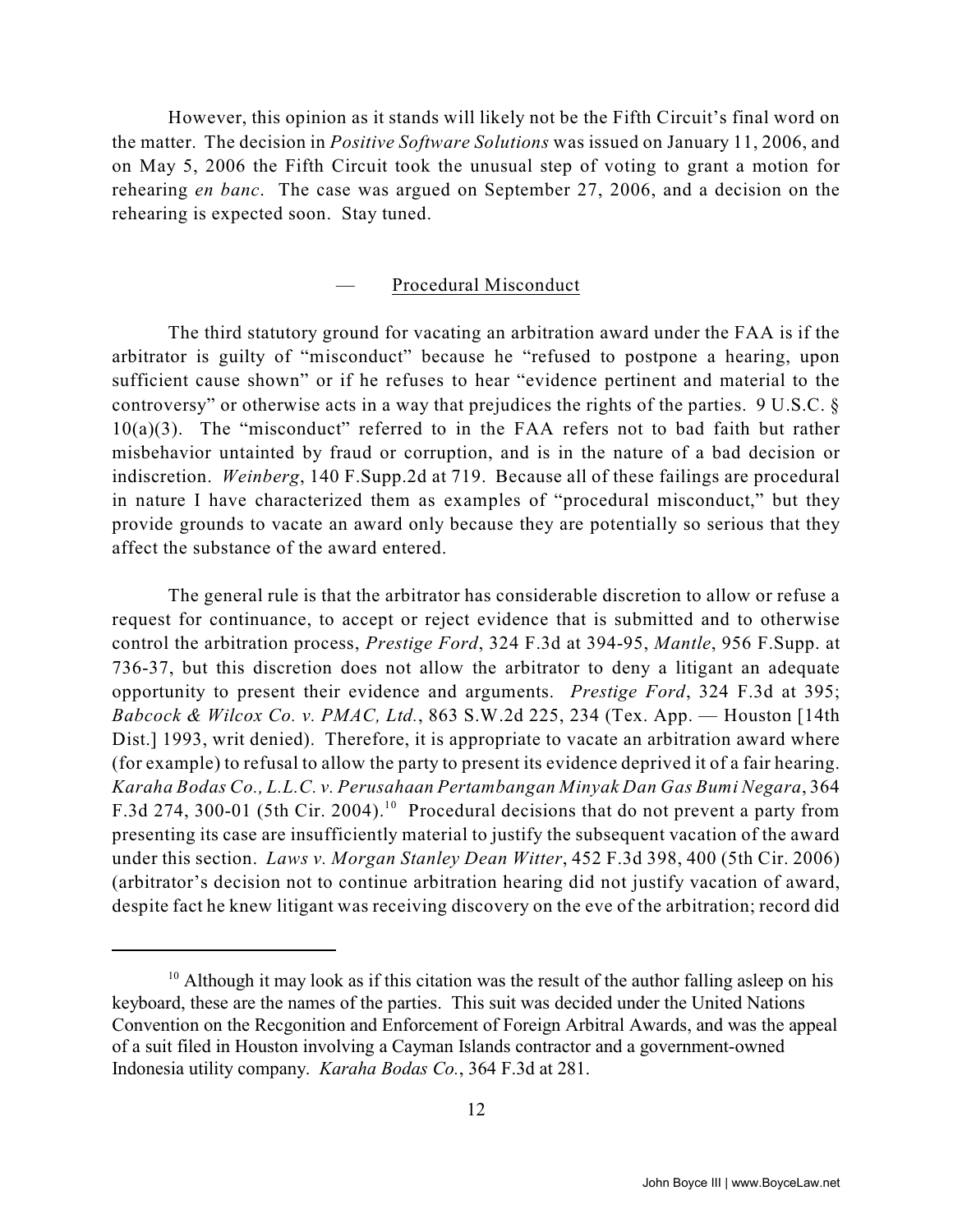not shown the documents were complex, voluminous or important, arbitration had been pending for three years and litigant had waited until two months before the arbitration to seek discovery).

Although a party is likely always able to point to some decision made during the course of an arbitration regarding a request for continuance or regarding the admission or exclusion of evidence which he did not like, the broad scope of an arbitrator's discretion means it is very unlikely that this unfavorable decision will allow the arbitration award to be vacated, unless it is so unfavorable and so damaging that it entirely precluded the party from presenting its case. However, as pressures build on arbitrators to work more quickly and more efficiently to better realize the benefits that arbitration offers, this may become more of a "hot button" issue, and we may see an increase in requests that an arbitration award be vacated on this ground.

#### — Arbitrators Exceed Their Powers or Award is Indefinite

Finally, an arbitration award may be vacated if the arbitrator exceeds the powers vested in him or executes the powers with which he is vested so imperfectly that he fails to make a "mutual, final, and definite" award on the matter submitted to them. 9 U.S.C. § 10(a)(4). This ground for vacating award is perhaps the most limited of all; it is not intended to address procedural irregularities in the arbitration, but rather only to rein in an arbitrator who decides issues clearly beyond the scope of the dispute submitted to him, *Gateway Technologies,* 64 F.3d at 998 n. 7; *Mantle*, 956 F.Supp. at 733, *see also Beaird Indus., Inc. v. Local 2297, Int'l Union*, 404 F.3d 942, 946 (5th Cir. 2005) (arbitrator cannot act in a way directly contrary to the provisions of the contract that allows him to arbitrate a claim), or, conversely, to vacate the decision of an arbitrator who fails to issue a final decision on the matters which he is to decide. *In re Nestle USA — Beverage Div., Inc*., 82 S.W.3d 767, 777- 78 (Tex. App. — Corpus Christi 2002, orig. proceeding).<sup>11</sup> However, if the parties actually submit to the arbitrator an issue that arguably is outside of the scope of his authority to decide, the courts may find that the arbitrator's decision on this issue lies within the scope

 $\frac{11}{11}$  Interestingly, the court in *Nestle* did not vacate the award, but sent the matter back to the arbitrator for a clarification of what the award meant. *Nestle USA*, 82 S.W.3d at 778. This is in keeping with the law of the Fifth Circuit, which holds that while the FAA does not specifically permit the remand of ana ward to the arbitrator courts have the inherent authority to do so and that doing so is in keeping with the purpose of arbitration, which is to have all disputes settled by the arbitrator(s) to whom the matter is submitted. *Weinberg*, 140 F.Supp.2d at 722-23.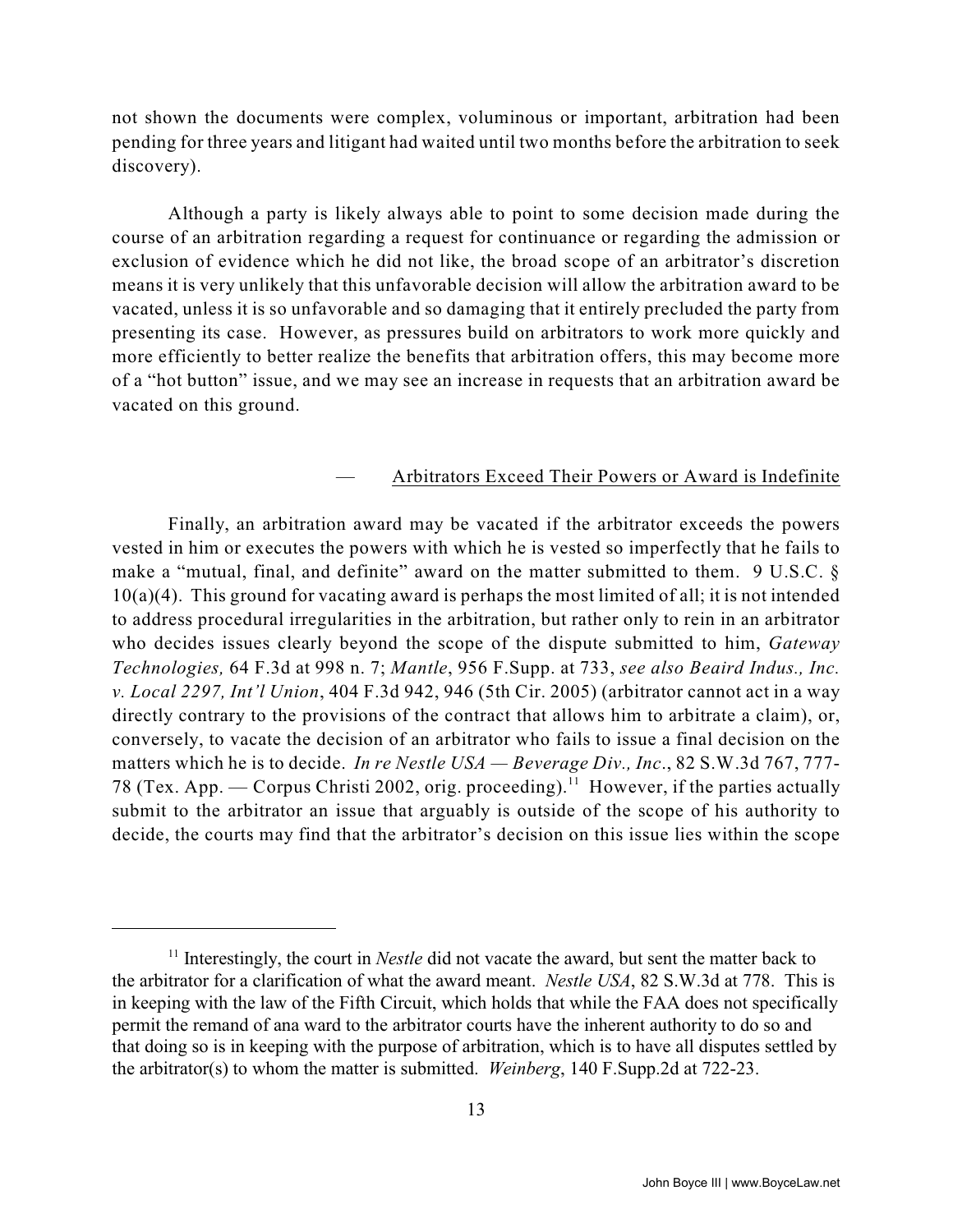of his authority, and was proper. *Kergosien*, 390 F.3d at 354.<sup>12</sup> Again, although Section 10(a)(4) if frequently raised as a grounds for vacating an arbitration award, courts only very rarely find that the award should be vacated because the arbitrator exceeded his authority or rendered a decision that is so flawed it cannot be enforced.

#### ii. Non-Statutory Grounds

In addition to the grounds enumerated in the FAA, the courts have created several other grounds for vacating arbitration awards, such as if the award violates public policy or is the product of a manifest disregard for the law. *Sarofim v. Trust Co. of the W*., 440 F.3d 213, 216 (5th Cir. 2006); *Kergosien*, 390 F.3d at 353. These non-statutory grounds in many <sup>13</sup> ways represent a kind of ultimate backstop against a bad decision by arbitrators, and exist because courts, not arbitrators are the ultimate arbitrators of public policy. *Gulf Coast Indus. Workers Union v. Exxon Co., U.S.A.*, 991 F.2d 244, 248 n. 5 (5th Cir.), *cert. denied*, 510 U.S. 965, 114 S.Ct. 441 (1993).

#### — Award Violates Public Policy

The first non-statutory ground for vacating an arbitration award recognized by the federal courts is that the award violates public policy. The idea that a court should vacate an arbitration award that violates public policy is rooted in the general doctrine courts will not enforce contracts that violates the law or public policy, a doctrine that applies because arbitration awards are the products of contract. *Gulf Coast Indus. Workers Union*, 991 F.2d at 248-49 (*citing United Paperworkers Int'l Union, AFL-CIO v. Misco, Inc*., 484 U.S. 29, 39, 108 S.Ct. 364 (1987)). However, the standard of proof is very high. In order for a court to vacate an arbitration award under federal law on the grounds that it violates public policy, the public policy must be "explicit, well defined and dominant." *Sarofim*, 440 F.3d at 219 (*citing W.R. Grace & Co. v. Local Union 759, Int'l Union of United Rubber, Cork, Linoleum & Plastic Workers of Am.*, 461 U.S. 757, 766, 103 S.Ct. 2177 (1983)). This means that courts cannot set aside arbitration awards on the basis of "imprecise" and "ill-defined" notions of what public policy is or should be, *Gulf Coast Indus. Workers Union*, 991 F.2d at

 $12$  As a practical matter, a party that permits an arbitrator to decide an issue that is outside the scope of his contractual authority will likely be found to have waived any complaint about the arbitrator's actions.

<sup>&</sup>lt;sup>13</sup> Other cases identify even more non-statutory grounds. *Weinberg*, 140 F.Supp.2d at 717.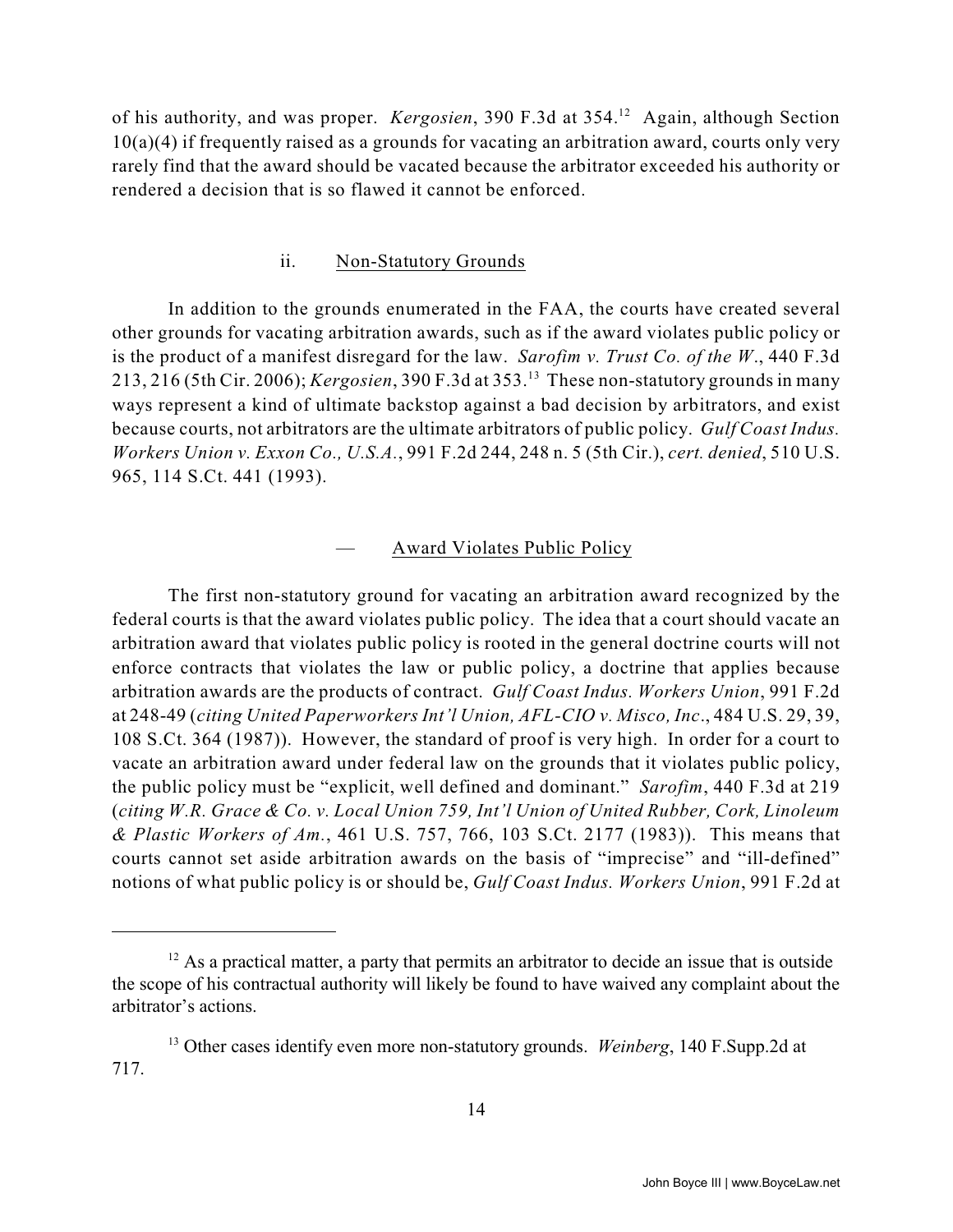249, and it is not enough for the party seeking to have an arbitration award set aside to identify general considerations of the law or proposed public interests; instead, the award may only be set aside if it runs afoul of settled "laws and legal precedents." *Sarofim*, 440 F.3d at 219; accord, *Prestige Ford*, 324 F.3d at 396.

Although many lawyers feel as if they can always make a public policy argument, the fact is there are relatively very things that are a fundamental part of settled public policy, and those few things that there are so well settled are also so well known that an arbitrator is unlikely to issue an award running afoul of these considerations. However, if the case involves some important public right that may not have been adequately represented because the public at large was not represented in the matter, the court may have more latitude to determine the award should be vacated. *Gulf Coast Indus. Workers Union*, 991 F.2d at 249- 54 (court set aside arbitration award reinstating employee who had used drugs to safetysensitive position in part because of danger worker presented to public at large).

#### — Award Shows a "Manifest Disregard" for the Law

The second non-statutory ground for vacating an arbitration award under the FAA is if the arbitrator has shown "manifest disregard" for the law. As set forth above an arbitral award is not subject to being reviewed for a mistake of law, so a showing of manifest disregard for the law requires showing more than some mistake has been made in applying the law. *Prestige Ford*, 324 F.3d at 395 (manifest disregard is a narrow rule of limited applicability). Instead, an arbitration award is subject to being vacated for manifest disregard for the law only where it can be shown there is a clearly applicable body of law and the arbitrator was aware of this fact, but nevertheless chose to ignore the law and rendered a decision contrary to this well-settled law. *Brabham*, 376 F.3d at 381-82; *Perry Homes*, 173 S.W.3d at 572; *see also Prestige Ford*, 324 F.3d at 395 (proof of manifest disregard requires showing a "willful inattentiveness" to the law). The error made by the arbitrator must be self-evident: "[t]he error must have been obvious and capable of being readily and instantly perceived by the average person qualified to serve as an arbitrator," *Kergosien*, 390 F.3d at 355, although in determining whether this is the case the reviewing court is not limited to considering matters set forth within the four corners of the award itself, and may instead look at all the information available to it. *Sarofim*, 440 F.3d at 217-18.

As a case from outside Texas shows, the standard that must be met to prove manifest disregard for the law by an arbitrator is a very high one, and therefore is a showing that will be made only very rarely:

While the law of the circuit does recognize that an arbitration decision can be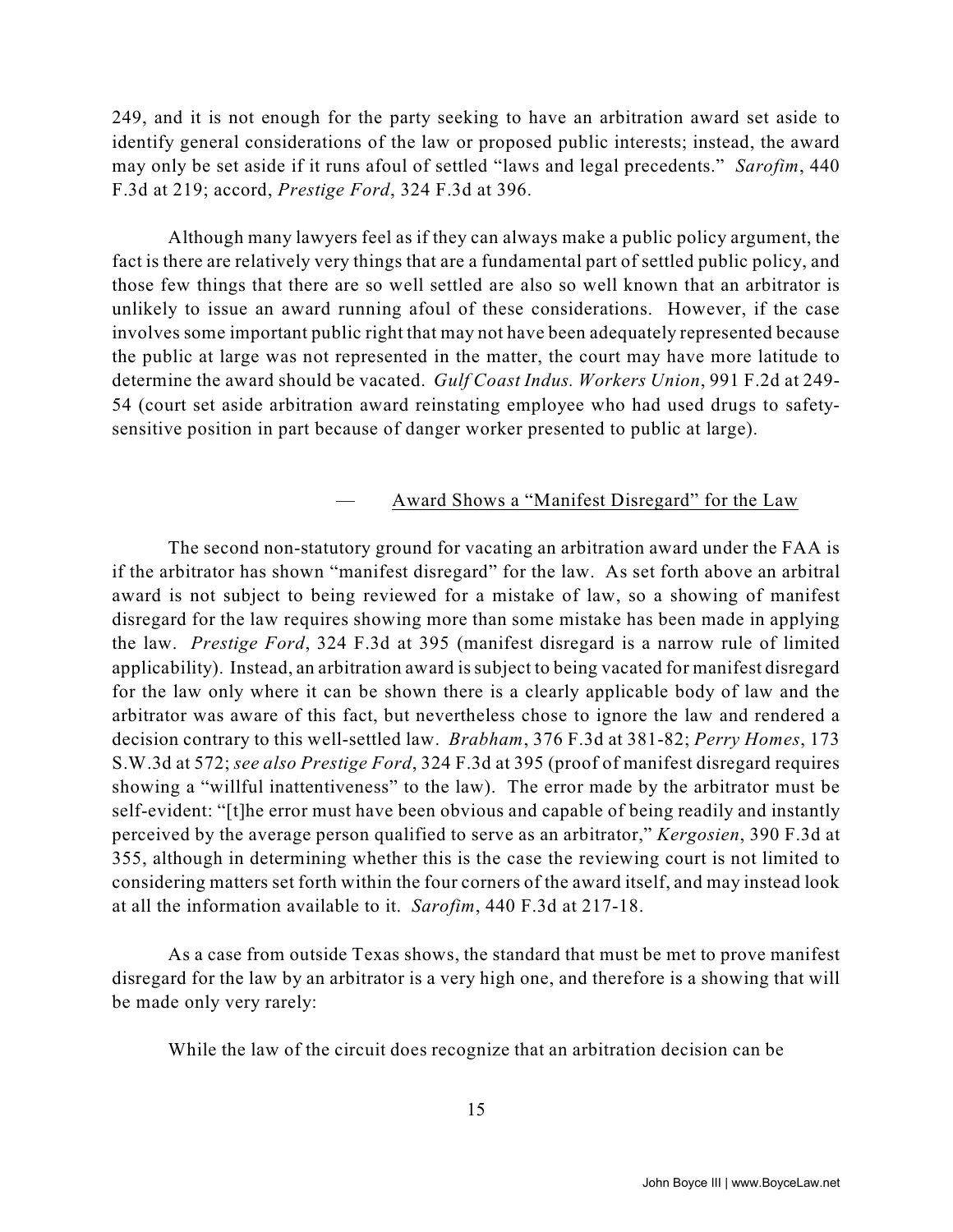vacated if the arbitrators, in making their decision, acted in manifest disregard of the law, a litigant arguing that an arbitrator acted in manifest disregard of the law must show something more than a misinterpretation, misstatement, or misapplication of the law. A manifest disregard for the law involves a conscious and deliberate decision to ignore the applicable law. Consequently, there must be some showing in the record, other than the result obtained, that the arbitrators knew the law and expressly disregarded it.

We find no error in the district court's determination that there was no evidence to suggest that the arbitration panel deliberately ignored relevant law. At most, the arbitration panel may have misunderstood the effect and weight to be given to cases cited by the parties. On the record before us, we cannot find proof that the arbitrators recognized a clear rule of law and chose to ignore it. Therefore, we cannot find that the arbitrators acted in manifest disregard for the law.

*Peebles v. Merrill Lynch, Pierce, Fenner & Smith Inc*., 431 F.3d 1320, 1326-27 (11th Cir. 2005).

This also necessarily means that if the law vests the trier of fact with flexibility or discretion the refusal to follow such law does not show the kind of manifest disregard for the law justifying the vacation of an arbitration award. *See, e.g., Brabham*, 376 F.3d at 382 (although cases brought against brokers the courts say the "preferable" method for determining the investment returns that should have been realized is to look to the returns of well-recognized stock averages, the arbitrator's refusal to do so did not show a manifest disregard for the law). Finally, proof of manifest disregard also requires showing that the error of law resulted in an injustice, *Kergosien*, 390 F.3d at 355, and so an arbitration award is not subject to being vacated if the arbitrator has manifestly disregards the law on some collateral point, the resolution of which does not affect the award he has rendered.

#### iii. What are not Grounds for Vacating an Arbitration Award

Because of the deference shown to arbitral awards, the arguments commonly made in civil appeals are not grounds for setting aside such awards. For example, a mistake of fact does not permit the vacatur of an arbitration award, *Mantle*, 956 F.Supp. at 734, even if the fact-finding by the arbitrator was "improvident, even silly." *Kergosien*, 390 F.3d at 357 (*citing and quoting Misco, Inc*., 484 U.S. at 39). Neither may an aggrieved party argue that the arbitrator's award is "arbitrary" or "capricious": these are not independent grounds for vacating an arbitration award, except to the extent that proof of one of more of the grounds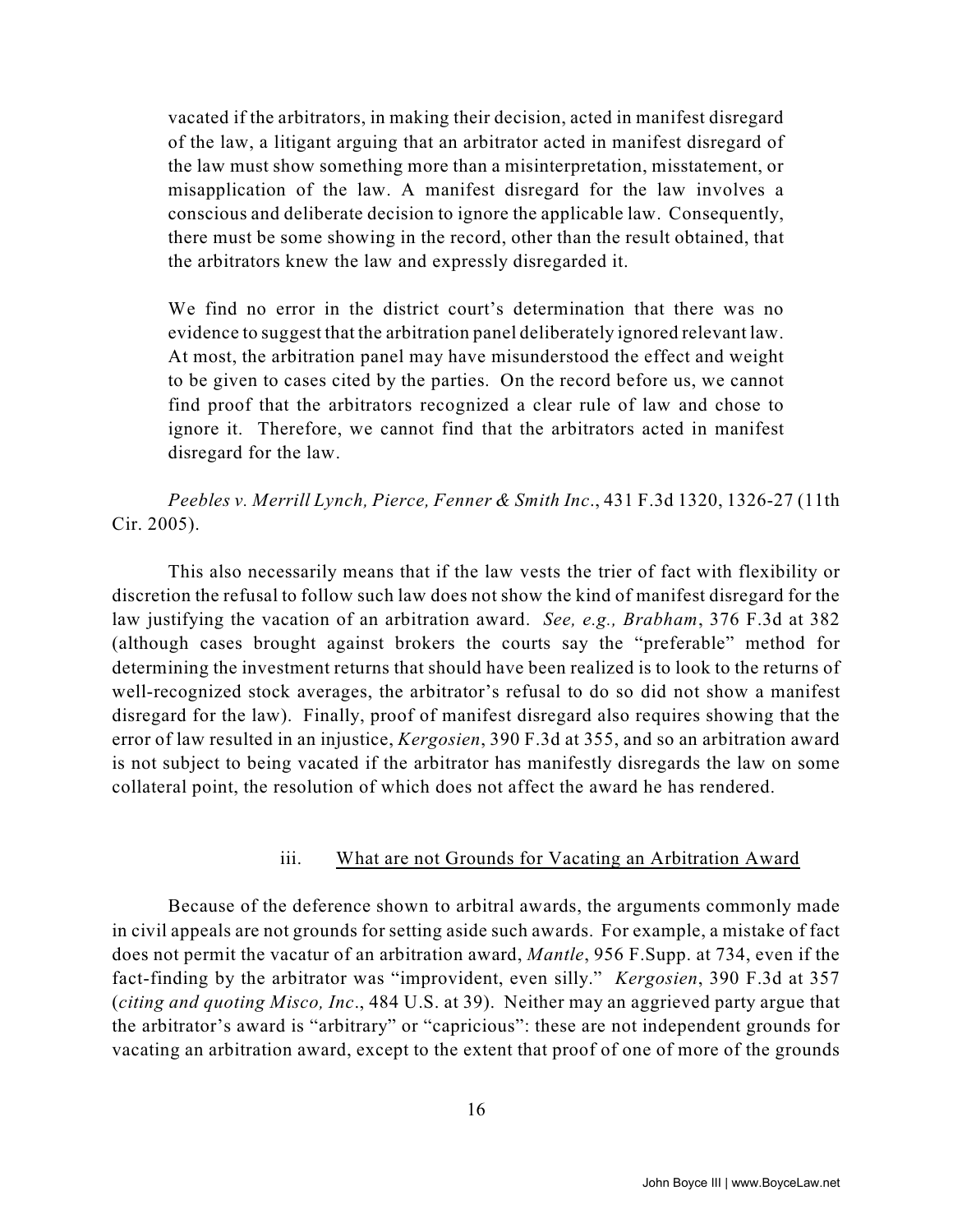discussed above may be shown if it can be shown the award was made arbitrarily or capriciously. *Brabham*, 376 F.3d at 382-83.

#### b. Under the Texas General Arbitration Act

Although sometimes stated in a different way, the TAA recognizes most of the same grounds for vacating an arbitration award as does the FAA, and Texas courts have recognized some of the same non-statutory grounds for vacating arbitration awards as are recognized by the federal courts.

#### i. Statutory Grounds

#### — Fraud or Corruption

Like the FAA, the TAA recognizes that an arbitration award may be set aside if it was "obtained by corruption, fraud, or other undue means." Tex. Civ. Prac. & Rem. Code § 171.088(a)(1). The TAA also contains a separate provision allowing for the vacation of an arbitration award if the rights of a party were prejudiced by "corruption in an arbitrator." Tex. Civ. Prac. & Rem. Code § 171.088(a)(2)(B). Although a number of Texas cases recognize this as a ground for vacating an arbitration award, none of them discuss what kind of behavior might constitute "corruption" or "undue means," and none explain what might constitute "corruption in an arbitrator" that is independent of corruption, fraud and undue means. However, given that the language is almost identical to the language used in the FAA it is reasonable to assume that this section is directed at the same kind of conduct, i.e., where the award is the product of entirely improper, if not illegal, acts, such as a bribe paid to the arbitrator.

#### — Evident Partiality of the Arbitrators

As with the FAA, the TAA recognizes that an arbitration award may be set aside if it is the product of the evident partiality of the arbitrator. Tex. Civ. Prac. & Rem. Code  $\S$  $171.088(a)(2)(A)$ . Because evident partiality is difficult to show with direct evidence, litigants seeking to have an award set aside under the TAA will usually assert that the evident partiality is shown by the arbitrator's failure to disclose some information that bears on the question of his impartiality, a failure that can itself be evidence of evident partiality. *Kendall Bldrs., Inc. v. Chesson*, 149 S.W.3d 796, 804 (Tex. App. — Austin 2004, pet. denied). As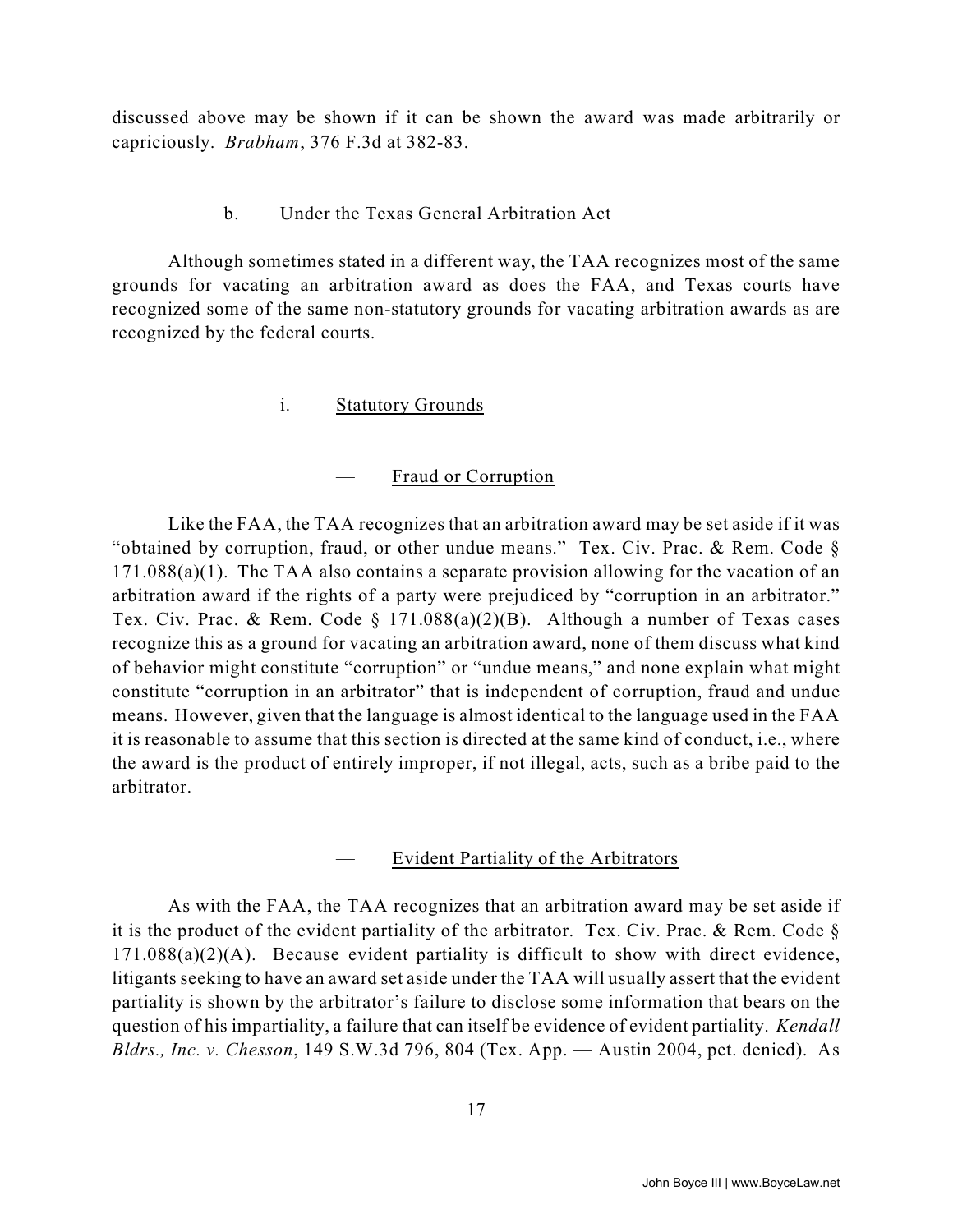is the case under the FAA, claims of evident partiality based on nondisclosure is probably the most common ground for seeking to have an arbitration award vacated. However, while the failure to disclose some fact that may be indicative of bias may provide grounds for setting aside the arbitration award, it does not provide a basis for suing the arbitrator in tort. *Pullara*, 191 S.W.3d at 909 (although a failure to disclose can support the vacatur of an arbitration award under the appropriate circumstances, decisions by the Supreme Court recognizing that arbitrators have an obligation to disclose "did not create a cause of action against arbitrators for failing to perform their duty to disclose ...").

#### Misconduct of the Arbitrators

There are relatively few cases addressing the next four statutory grounds for vacating an award under the TAA, the first of which is arbitrator "misconduct or willful misbehavior." Tex. Civ. Prac. & Rem. Code § 171.088(a)(2)(C). What authority there is makes clear that this provision is intended to address circumstances similar to the procedural misconduct provisions of the FAA, discussed above, and that the misconduct complained of must be so bad as to deprive the party of a fair hearing. *GJR Mgmt. Hldgs., L.P. v. Jack Raus, Ltd.*, 126 S.W.3d 257, 263 (Tex. App. — San Antonio 2003, pet. denied). However, because so many other "wrongs" an arbitrator may commit are covered by other, more specific portions of the TAA, such as the provision allowing an award to be vacated if the arbitrator "refused to postpone the hearing after a showing of sufficient cause for postponement," Tex. Civ. Prac. & Rem. Code § 171.088(a)(3)(B), or the arbitrator "refused to hear evidence material to the controversy," Tex. Civ. Prac. & Rem. Code  $\S$  171.088(a)(3)(C), or the arbitrator did not conduct the hearing in compliance with statutory requirements, Tex. Civ. Prac. & Rem. Code  $\S 171.088(a)(3)(D)$ , Section 171.088(a)(2)(C) of the TAA often turns into a "catch-all" for complaints about the arbitrator and his conduct. *See, e.g., GJR Mgmt. Hldgs*., 126 S.W.3d at 263 (complaining that the arbitrator had "surfed the Internet and then examined witnesses based on information he had found" but did not make this information available to the parties and that he was emailing others instead of paying attention while the arbitration was ongoing).

Despite the relative dearth of authority on all of these grounds for vacating an arbitration award, what is clear is that under the TAA arbitrators have the same considerable degree of freedom to grant or deny continuances, receive evidence, etc., without having to worry that they will be found to have committed misconduct or otherwise denied a party a fair hearing. *See, e.g., Gold Rush, Inc. v. Wayne*, 2006 WL 2076725 at \* 2-4 (Tex. App. — Corpus Christi July 27, 2006, n.p.h.) (mem. op.) (considering whether arbitrator should have granted continuance; court looked to cases determining whether continuance of a trial was required and found existence of alleged medical condition had not been proven and that party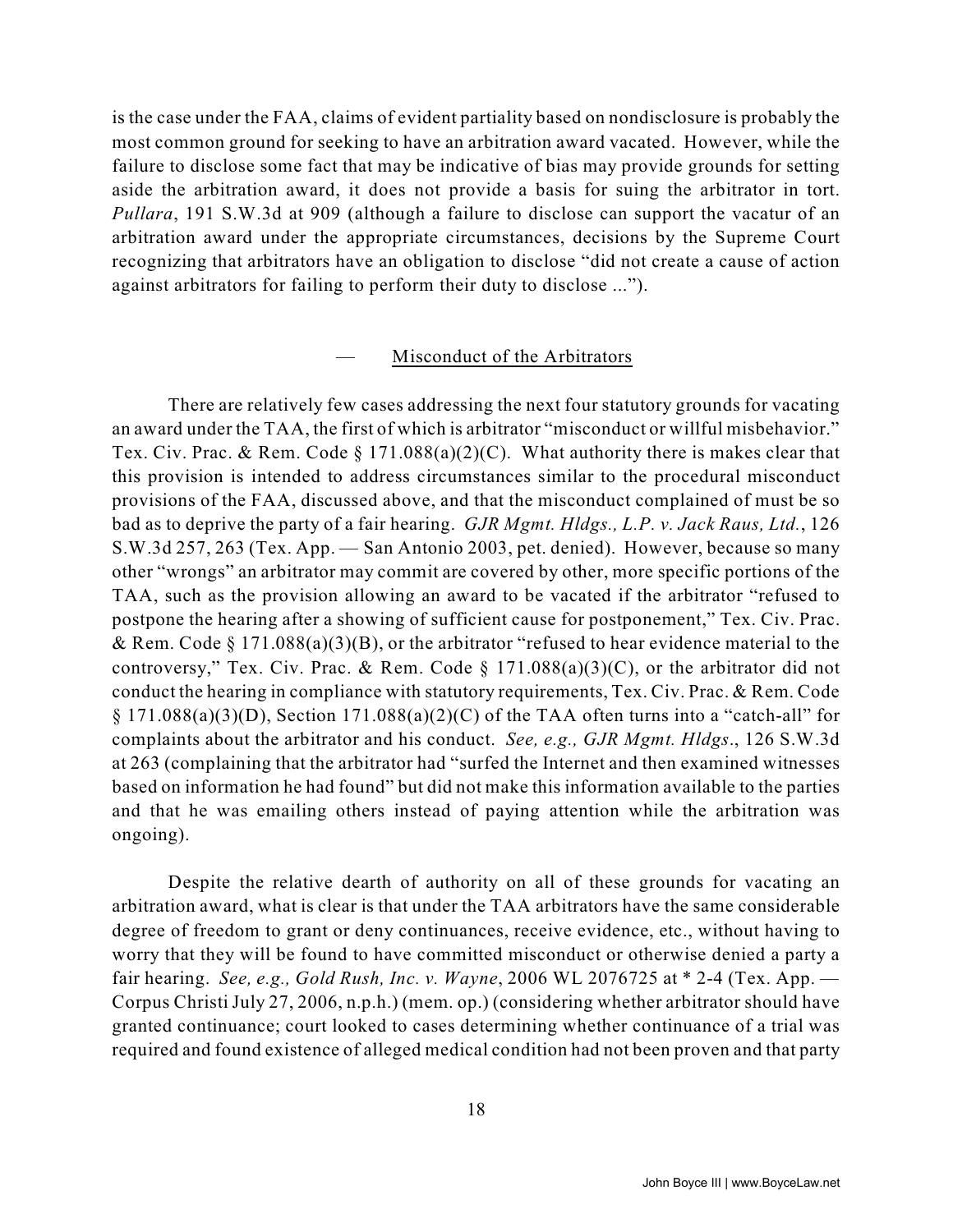did not use diligence to obtain evidence by other means; arbitrator did not improperly deny continuance); *Hoggett v. Zimmerman, Axelrad, Meyer, Stern & Wise, P.C.*, 63 S.W.3d 807, 811 (Tex. App. — Houston [14th Dist.] 2001, no pet.) (applying same rules; arbitrator did not improperly deny continuance). Therefore, as long as the arbitration process was not so fundamentally unfair as to deprive a party of the ability to present his case, vacatur on an arbitration award on any of these grounds will be rare.

#### — Arbitrators Exceed Their Powers

Arbitrators have no more right to exceed their powers under the TAA than they do under the FAA, and an award that exceeds the scope of the matter submitted for arbitration may be vacated. Tex. Civ. Prac. & Rem. Code  $\S 171.088(a)(3)(A)$ ; *Pheng Inv., Inc. v. Rodriquez*, 196 S.W.3d 322, 329 (Tex. App. — Fort Worth 2006, no pet.). However, if the arbitration is conducted pursuant to an agreement to arbitrate all disputes (or words to that effect), it may be difficult to show the arbitrator has exceed his powers, because such language vests the arbitrator with the authority to determine any dispute raised between the parties. *See, e.g., Baker Hughes Oilfield Operations,* 164 S.W.3d at 443-45 (arbitration panel did not exceed its authority in making award for breach of contract even though party did not assert breach of contract in its pleadings, where arbitration clause allowed it to decide any controversy presented between the parties and facts presented breach of contract claim). If an arbitration award does exceed the arbitrator's authority, the court will only vacate the portion of the award the arbitrator did not have the power to render; the remainder of the award will be affirmed. *Peacock*, 107 S.W.3d at 639.

#### Lack of an Agreement to Arbitrate

The final statutory ground for seeking vacation of an arbitration award under the TAA is that there was no agreement to arbitrate in the first place. Tex. Civ. Prac. & Rem. Code § 171.088(a)(4). In many ways this section is somewhat superfluous; if a court looks at the record and finds not agreement to arbitrate it is require to vacate the award, because arbitration is a product of contractual agreement, and a party cannot be forced to accept an arbitral forum if it has not agreed to do so. *Pepe Int'l Dev. Co. v. Pub Brewing Co.*, 915 S.W.2d 925, 931 (Tex. App. — Houston [1st Dist.] 1996, no writ) ("Arbitration is a creature of contract; thus when a party seeks to compel arbitration, he must first establish his right to that remedy under contract. Here, [certain defendants] were not parties to the underlying contract [providing for the arbitration of disputes], and therefore *have no right to arbitration of the claims against* them under the contract"); *accord, Smith v. Transport Workers Union of Am., AFL-CIO Air Transp. Local 556*, 374 F.3d 372, 374-75 (5th Cir. 2004). This means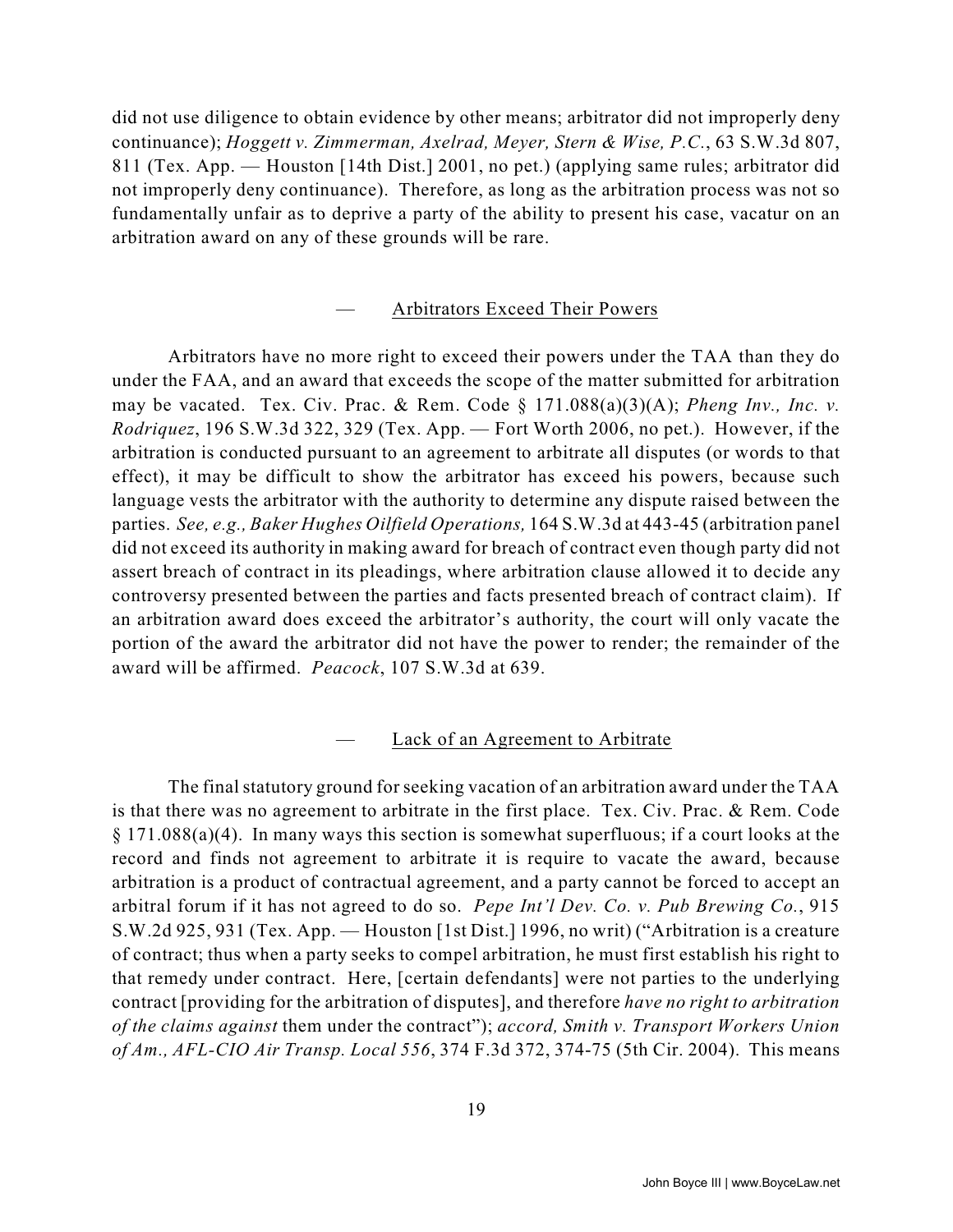if the court finds that the matter should not have been sent to arbitration (an issue that is necessarily presented as part of the post-arbitration judicial review process because the TAA only permits an interlocutory appeal of the *refusal* to send a matter to arbitration, Tex. Civ. Prac. & Rem. Code § 171.098(a)(1)), it should vacate the award, a result that only makes sense. However, it is important to remember that because the assertion that the contract containing an agreement to arbitrate was invalid is a question for the arbitrators, this claim does not provide grounds for the post-arbitration vacation of the arbitrator's award. *Women's Reg. Healthcare*, 175 S.W.3d at 368.

#### ii. Non-Statutory Grounds

In addition to the statutory grounds available under the TAA, Texas law also recognizes that an arbitration award may be vacated on certain common law grounds.

#### — Gross Mistake

The Texas equivalent of the federal concept of "manifest disregard" is the complaint that the arbitration award was the product of a "gross mistake." Proof that the award was the result of a gross mistake allows the award to be vacated. *Baker Hughes Oilfield Operations*, 164 S.W.3d at 446; *Crossmark*, 124 S.W.3d at 430 n. 6. A gross mistake is one that is so bad that it implies the award was the product of bad faith or a failure to exercise honest judgment by the arbitrator. *Baker Hughes Oilfield Operations*, 164 S.W.3d at 446. It is sometimes characterized as the claim that the arbitrator's decision was so far wrong that it ended up being arbitrary and capricious. *Pheng Inv., Inc*., 196 S.W.3d at 330. An arbitrator who makes a decision based on case law will almost certainly not be found to have made a gross mistake that would justify vacating the award. *Universal Computer Systems, Inc. v. Dealer Solutions, L.L.C.*, 183 S.W.3d 741, 754 (Tex. App. — Houston [1st Dist.] 2005, pet. denied), *cert. filed*, 75 USLW 3106 (Sept. 7, 2006).

#### — Violation of Public Policy

Another non-statutory grounds under which a Texas court may vacate an arbitration award is if the award violates public policy. However, proof that an award violates public policy occurs only in the "extraordinary" case, and requires showing that the award violates a carefully articulated, fundamental and recognized public policy. *CVN Gp., Inc. v. Delgado*, 95 S.W.3d 234, 239 (Tex. 2002); *Action Box Co., Inc. v. Panel Prints, Inc*., 130 S.W.3d 249, 251-53 (Tex. App. — Houston [14th Dist.] 2004, no pet.); *Crossmark*, 124 S.W.3d at 430.